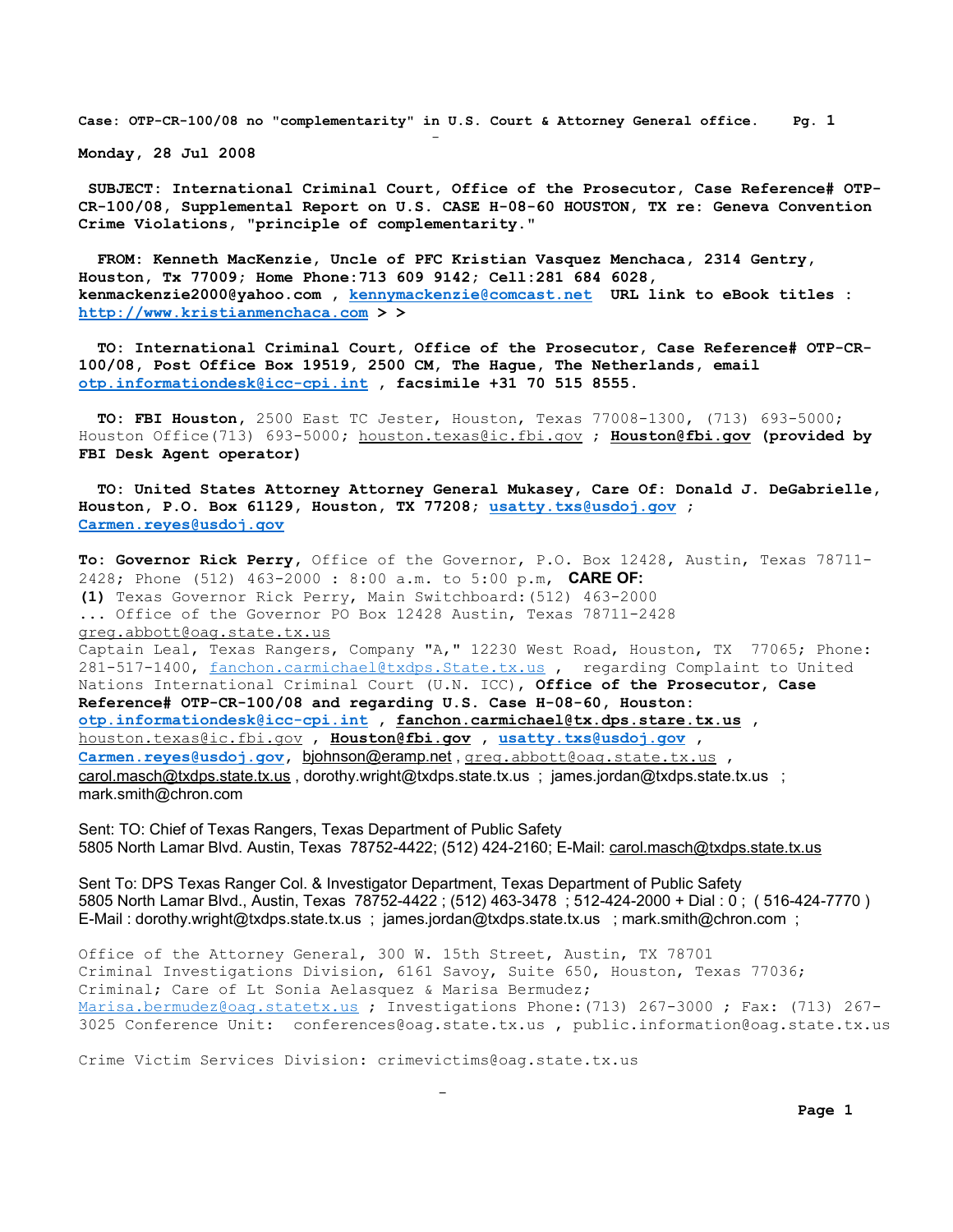**Dear Ladies & Gentlemen:**

and the state of the state of the state of the state of the state of the state of the state of the state of th

and the contract of the contract of the contract of the contract of the contract of the contract of the contract of

 **We submit the enclosed required Crime information to you under mandated provisions pursuant to United States Code, TITLE 18 Section 2382. As informed by Texas Governor Perry's aide, "Tammy," who explained the Governor's Web site limits eMail size, format, and attachments, we, per instructions from her, are submitting the enclosed crime report and** request that you forward this crime complaint to Texas Governor Rick Perry as required by **United States Code, TITLE 18 Section 2382**.

 I do hereby complain to International Criminal Court, Office of the Prosecutor, Case Reference# OTP-CR-100/08, and do submit crime information as required under provision of **United States Code, TITLE 18 Section 2382** to the Governor of the State of Texas, Rick Perry, and do report that U.S. Judge Gray Miller, as a judicial appointee of U.S. President Bush, violated provisions of **USC, TITLE 18 Section 2382, "Misprision of Treason" and other U.S. code provisions,** in maintaining conflict-of-interest jurisdiction during 22 Feb 2008 to 09 July 2008 and to the present, July 2008, on behalf of the Bush Executive (U.S. President Bush appointed Miller as U.S. Judge) in U.S. Case H-08-60, when Miller should have recused himself from U.S. Case H-08-60, and **has aided and abeted** the Bush Administration in promoting "\$50,000 'DEATH SENTENCE' REWARDS" assigned solely to captured U.S. soldier Prisoners of War as 'lowest life value' unto 'trash' worthlessness **in Iraq as** catastrophic contrast of U.S. \$25 Million Rewards for Terrorist life values**,** said conflict-of-interest jurisdiction by Miller in U.S. Case H-08-

60 thereby aiding and abetting promotion of "\$50,000 'DEATH SENTENCE' REWARDS" by Judge Gray Miller, a Bush appointee as federal judge, wrongfully taking jurisdiction in conflict of interest to treasonably exert his influence to deny life saving rewards to

captured \$50,000 Reward U.S. soldier Prisoners of War that would enable them to be  $14<sup>th</sup>$ Amendment "EQUAL" to Bush's \$25 Million Dollar Reward terrorists, Miller voluntarily and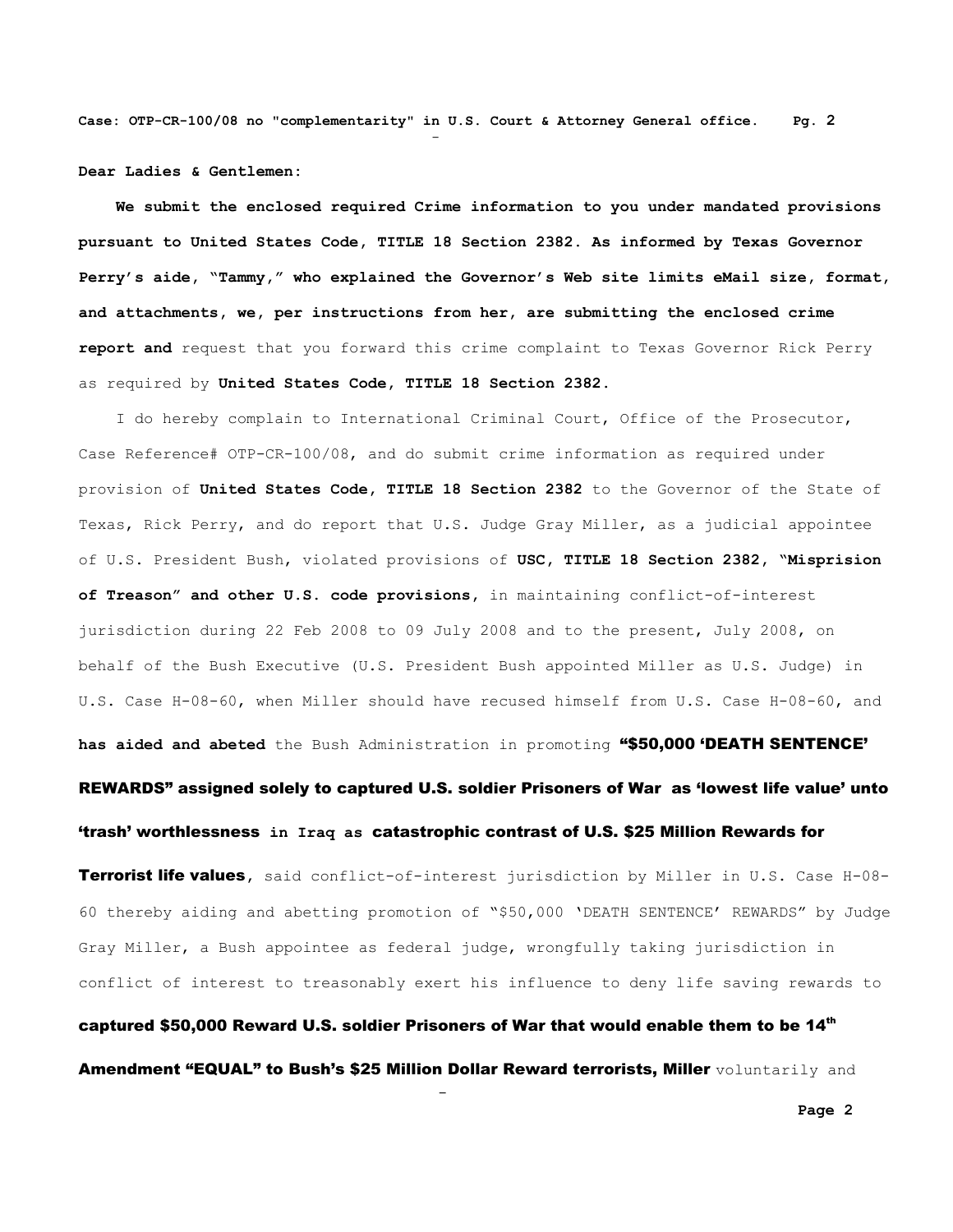**Case: OTP-CR-100/08 no "complementarity" in U.S. Court & Attorney General office. Pg. 3** and the state of the state of the state of the state of the state of the state of the state of the state of th most corruptly acting as Henchman for Bush, Miller thereby corruptly contributing to mutilation, torture, and murder of (3) U.S. Sgt Keith "Matt" Maupin (Body Remains found 30 March 2008 in Iraq), (5) U.S. PFC Byron Fouty (Body Remains found 09 July 2008 in Iraq), (6) U.S. Spec. Alex Jimenez (Body Remains found 09 July 2008 in Iraq), Miller thereby exerting his judicial influence in denying increased Rewards during 22 Feb 2008 to 09 July 2008 and to the present, 28 July 2008 for captured U.S. soldiers.

 **Judge Miller ignored Plaintiffs' complaint that former Attorney General Gonzales and current Attorney General Mukasey had violated USC, TITLE 18 Section 2382, "Misprision of Treason," in their refusals to prosecute members of the U.S. Executive Branch for violating the U.S. Treason Act, USC Title 18, Section 2381 – Treason,** in setting Rewards for captured U.S. soldier Prisoners of War at a level of "\$50,000 'DEATH SENTENCE' REWARDS," said Rewards 500 times less than the 500 times higher \$25 Million dollar Rewards and Mega Million dollar Rewards the U.S. Executive Branch offered on behalf of Terrorists at U.S. government Web sites that had an overall effect of preserving the lives of captured Terrorist Prisoners of War in Iraq and Afghanistan; yet, said "\$50,000 'DEATH SENTENCE' REWARDS" directly caused the mutilation, torture, and murders of ALL 100 percent of captured U.S. soldier Prisoners of War in Iraq and Afghanistan.

**" USC Title 18, Section 2381 – Treason: Whoever, owing allegiance to the United States, levies war against them or adheres to their enemies, giving them aid and comfort within the United States or elsewhere, is guilty of treason and shall suffer death, or shall be imprisoned not less than five** years and fined under this title but not less than \$10,000; and shall be incapable of holding any office under the United States." **(SEE: [http://www.rewardsforjustice.net/;](http://www.rewardsforjustice.net/) <http://www.fbi.gov/page2/feb07/rewards021207.htm> [;http://www.fbi.gov/wanted/terrorists/fugitives.htm](http://www.fbi.gov/wanted/terrorists/fugitives.htm) ).**

and the contract of the contract of the contract of the contract of the contract of the contract of the contract of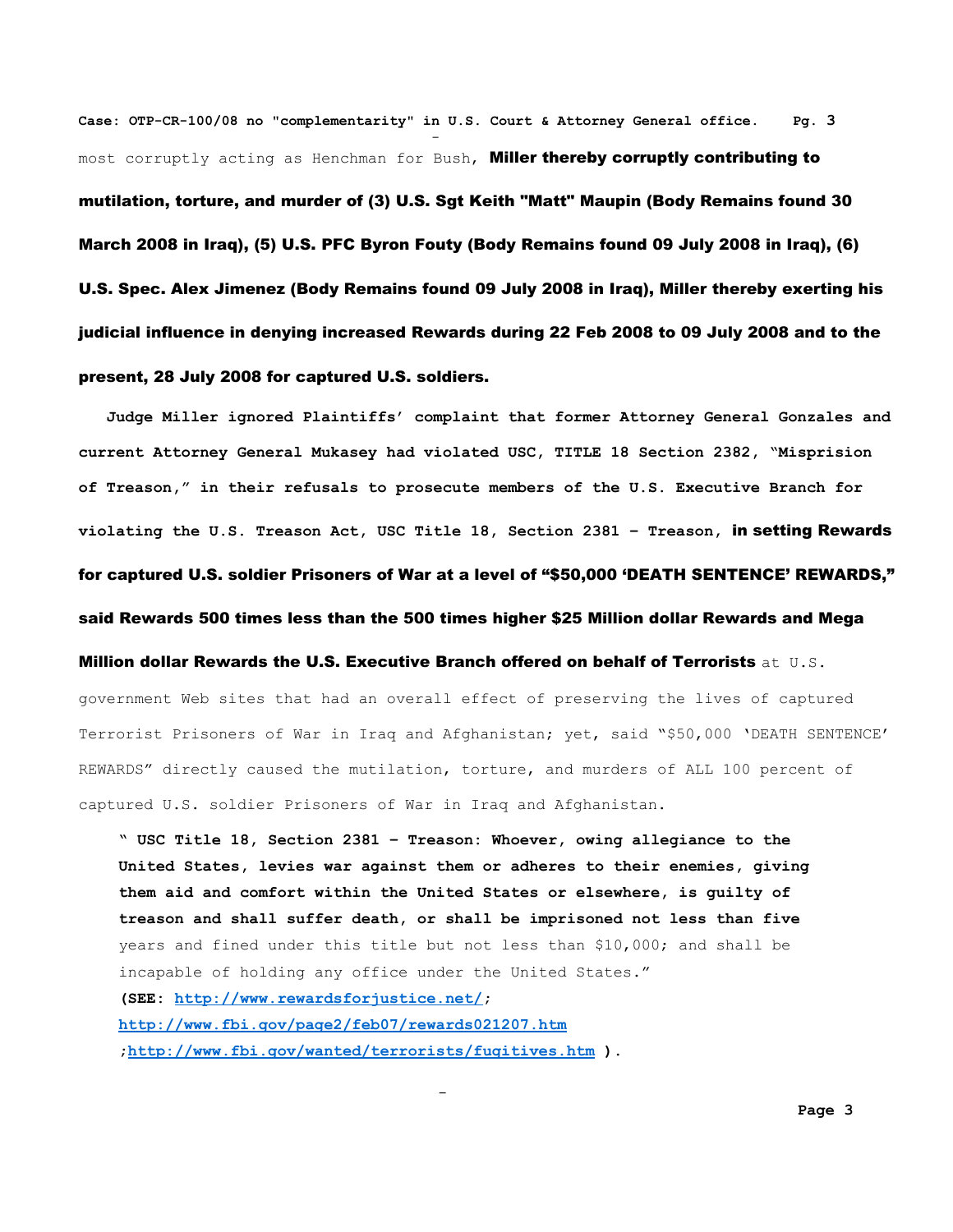**SEE: Excerpt regarding "The principle of complementarity" explained at U.N. ICC**

**Prosecutor site<http://www.icc-cpi.int/organs/otp.html&l=en> :** 

and the state of the state of the state of the state of the state of the state of the state of the state of th

and the contract of the contract of the contract of the contract of the contract of the contract of the contract of

**". . . The Preamble of the Rome Statute recognizes that the Court itself is but a last resort for bringing justice to the victims of genocide, war crimes, and crimes against humanity. . . . and reminds States of their duty to exercise criminal jurisdiction over those responsible for such crimes. Thus, the Rome Statute assigns the Court a role that is complementary to national systems.**

 **". . . Emphasizing the primary responsibility of States to investigate and prosecute international crimes, the Statute provides that a case is inadmissible before the Court where the case is being investigated or prosecuted by a State which has jurisdiction over it, unless the State is unwilling . . . to carry out the investigation or prosecution. The Prosecutor is obliged to consider this requirement of the Statute when deciding whether or not to start an investigation.**

 **SEE: International Criminal Court, Office of the Prosecutor Box 19519, 2500 CM The Hague, Netherlands<http://www.icc-cpi.int/organs/otp.html&l=en> [End of excerpt]**

Enclosed is my Brief on U.S. CASE H-08-60 HOUSTON, TX, in two parts.

Part One summarizes the Crime complaint rationales and explains why there is no U.N. ICC "principle of complementarity" operating in the U.S. Attorney General's office and why U.S. Judge Miller has thus far thwarted my efforts to have a trial by jury, while as a G.W. Bush Appointee to U.S. District Court, Judge Miller wrongfully manipulated himself into jurisdiction of U.S. CASE H-08-60 and thereby denied my application for Forma Pauperis and, at the same time, managed to delay movement on my efforts to increase U.S. offered \$50,000 'Death Sentence' Rewards for U.S. soldier Prisoners Of War up to \$25 Million reward for each U.S. soldier Prisoner Of War, thereby equalizing rewards for \$50 K captured U.S. soldier POW to be the same U.S. 14 Amendment equality as U.S. \$25 Million reward offers for Terrorists. During Miller's *"Conflict of Interest"* period in maintaining conflict-of-interest jurisdiction on behalf of the Bush Executive when he should have recused himself, all three remaining "Missing In Action" U.S. soldiers -- Sgt Keith "Matt" Maupin, PFC Byron Fouty, Spec. Alex Jimenez, terrorist captured U.S. soldier Prisoners of War –- were found dead in Iraq. Miller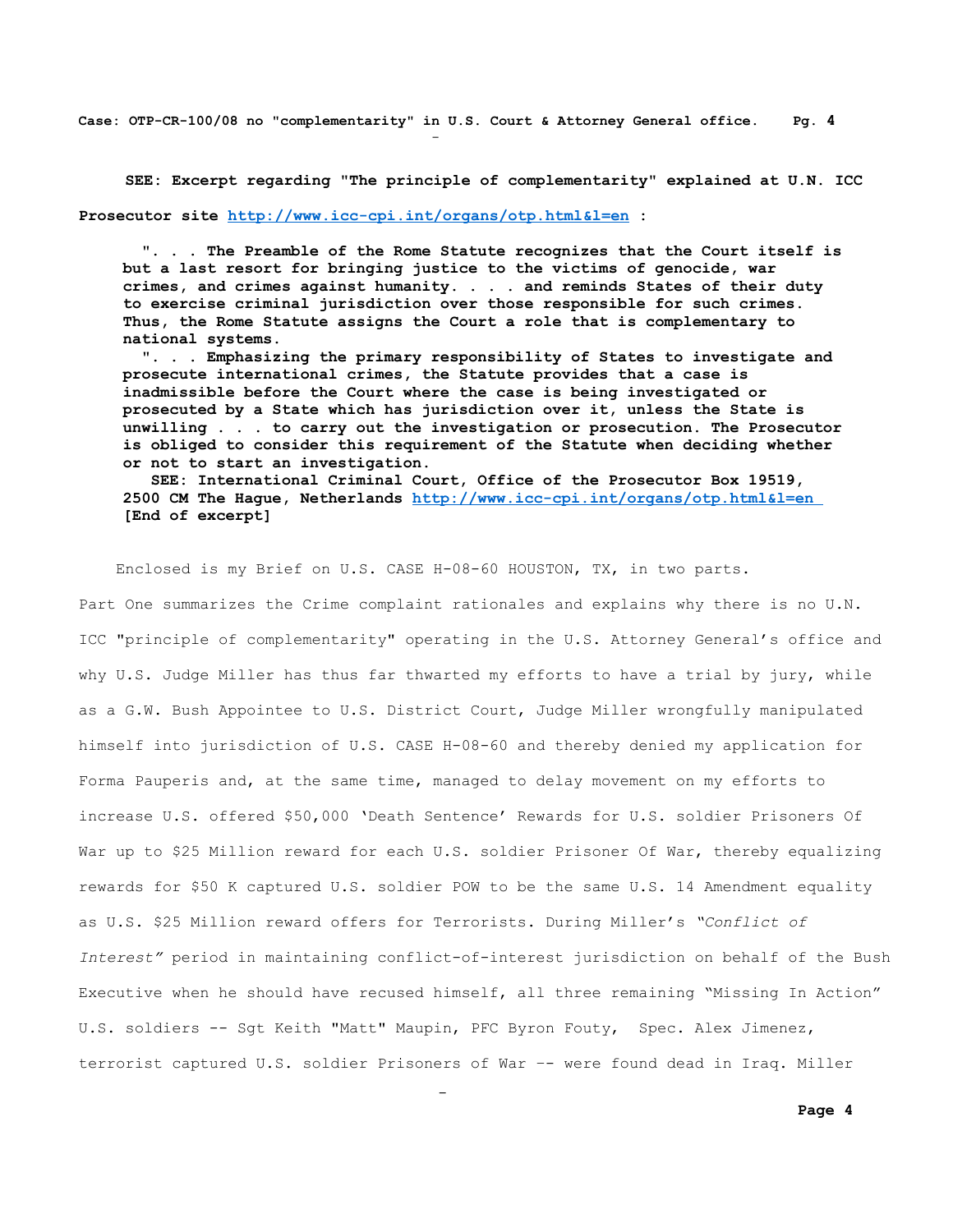**Case: OTP-CR-100/08 no "complementarity" in U.S. Court & Attorney General office. Pg. 5** and the state of the state of the state of the state of the state of the state of the state of the state of th effectively blocked Rewards of \$25 Million offered from several sources of U.S. CASE H-08-60 : 1. Rewards as might come from money awarded from U.S. CASE H-08-60; 2. Rewards as might come from money donated by the U.S. public to a Court secured Reward fund in U.S. CASE H-08-60.

 Miller's obvious intent as White House 'Henchman' was to ignore POW like the White House was ignoring them. If these captured U.S. soldiers -- Sgt Keith "Matt" Maupin, PFC Byron Fouty, Spec. Alex Jimenez -- were alive when I filed my Case H-08-60 on 22 Feb 2008, then Miller substantially contributed to erecting obstacles against lawful efforts to save their lives. As a Bush appointee, he should have recused himself before wrongfully and corruptly taking *"conflict-of-interest"* jurisdiction that could cost "Missing In Action" U.S. soldier POW their lives while Judge Miller acted as Bush's Henchman from the bench. Miller made a very ugly case even uglier in taking jurisdiction that was likely outside his ministerial and discretionary scope in obvious conflict of interest.

 Regarding this *"…principle of complementarity"* related to Case Reference# OTP-CR-100/08: commencing 08 January 2008, I previously sent several letters requesting the United States Attorney General to take action regarding the Geneva Convention violations manipulatively influenced and operated from the U.S. government Executive Branch, mostly as "virtually worthless low dollar reward life values," which directly caused the torture-murder of my Nephew, Kristian Vasquez Menchaca, said Geneva Convention violations that are obviously being manipulated from the culture of torture that pervades the U.S. Executive Branch of Government. U.S. Attorney General Mukasey has not responded to my service of U.S. Claim Form 95, which includes U.S. District Court Case H-08-60 and the Court required RICO Case Statement to clarify the Racketeer Influenced Corrupt Organization issues of U.S. District Court Case H-08-60.

 Hence, with regard to "complementarity," U.S. Attorney General Mukasey has been nonresponsive to Plaintiffs' Executive Claim Form 95 and has been non-responsive to U.S. Court Case H-08-60, and apparently does not intend to investigate or prosecute Plaintiffs' Geneva Convention War Crime complaints listed in U.S. District Court Case H-08-60 as he has not responded since January 2008 to Plaintiffs' previous filings.

and the contract of the contract of the contract of the contract of the contract of the contract of the contract of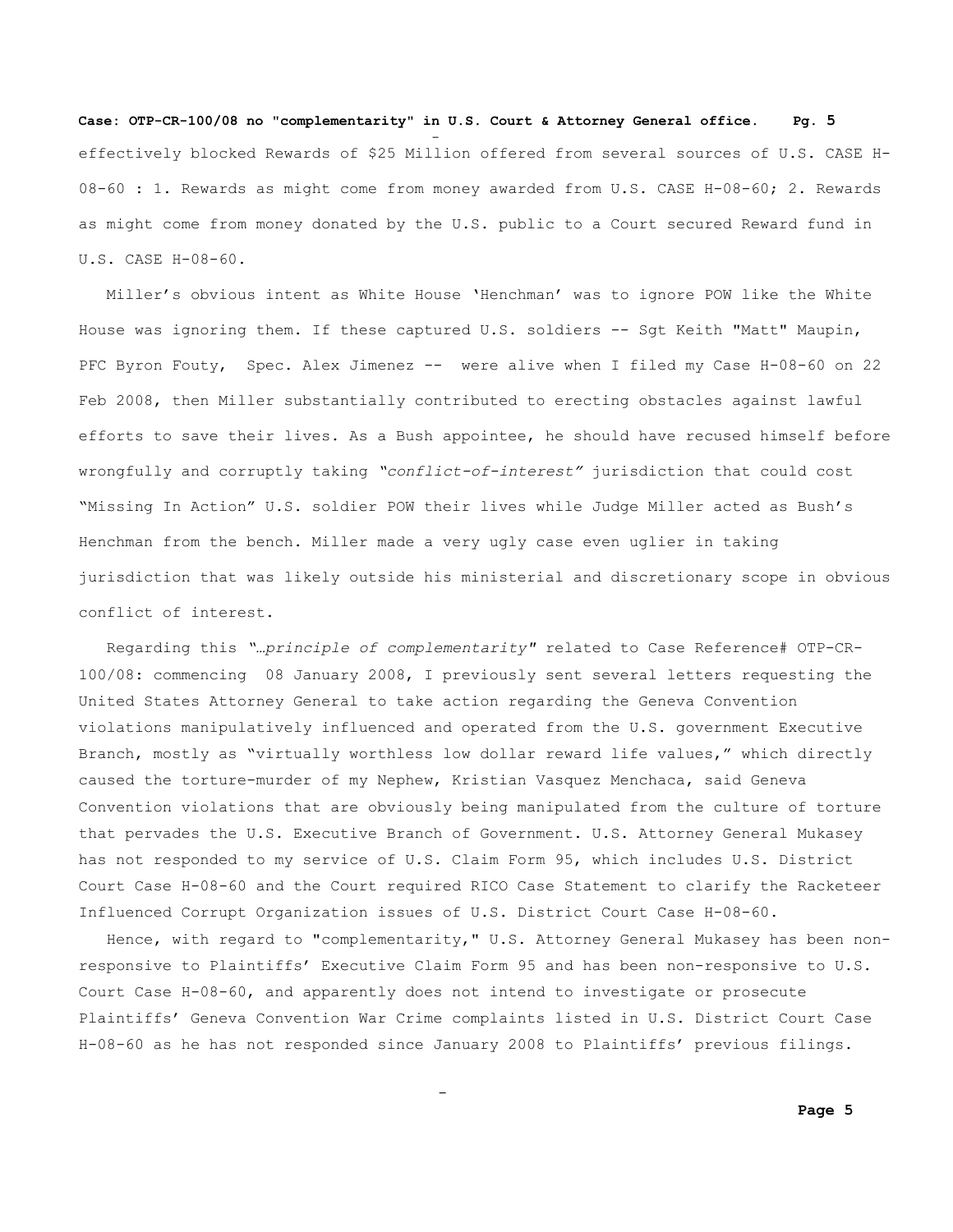In addition to the cited Geneva Convention Prohibited Acts and U.S. RICO Act provisions that apply to describe the wrongful behavior of U.S. Judge Gray Miller and U.S. Attorney General Mukaysey, the following provisions apply to describe the several U.S. Crime Offenses that are obvious:

## **"TITLE 18 > PART I > CHAPTER 1 > § 4. Misprision of felony**

Whoever, having knowledge of the actual commission of a felony cognizable by a court of the United States, conceals and does not as soon as possible make known the same to some judge or other person in civil or military authority under the United States, shall be fined under this title or imprisoned not more than three years, or both.

### "**TITLE 18 > PART I > CHAPTER 115 > § 2382. Misprision of treason**

Whoever, owing allegiance to the United States and having knowledge of the commission of any treason against them, conceals and does not, as soon as may be, **disclose and make known the same to the** President or to some judge of the United States, or **to the governor** or to **some judge** or **justice of a particular State**, is guilty of misprision of treason and shall be fined under this title or imprisoned not more than seven years, or both.

### **SEE: United States Code Title 18, et.seq.**

and the contract of the contract of the contract of the contract of the contract of the contract of the contract of

and the state of the state of the state of the state of the state of the state of the state of the state of th

During The United States Attorney, Donald J. DeGabrielle, Houston, P.O. Box 61129, Houston, TX 77208; [usatty.txs@usdoj.gov](mailto:usatty.txs@usdoj.gov) ; [Carmen.reyes@usdoj.gov](mailto:Carmen.reyes@usdoj.gov) for the Southern District of Texas did respond and explained he had forwarded Plaintiffs' Claim and Complaint to the "appropriate Parties" in Washington, DC as he, himself, could do nothing regarding Plaintiffs' crime complaints described in Plaintiffs' letters to U.S. Attorney General Mukasey.

 **: : : : : : : : : : : : : : : : : : : : : : : : : : : : : :**

## **PLAINTIFFS' BRIEF (Part one, 9 Pgs) ON U.S. CASE H-08-60 HOUSTON, TX**

 Plaintiffs' case H-08-60 lists a series of Geneva Convention Prohibited Activity" war crimes perpetrated by Defendant Attorney General Gonzales and several U.S. Executive Branch persons listed as "Interested Parties." Therefore, Plaintiffs have filed civil action crime-tort complaints against members of U.S. Executive Branch, whose "crime-tort-wrongdoing" against the welfare of U.S. soldier Prisoners Of War was obviously and overwhelmingly felonious and criminal in nature as Defendant Gonzales premeditatedly manipulated U.S. Reward laws in a "life and death manner" to essentially target U.S. soldier Prisoners Of War with Rewards that Defendant Gonzales was informed meant certain death.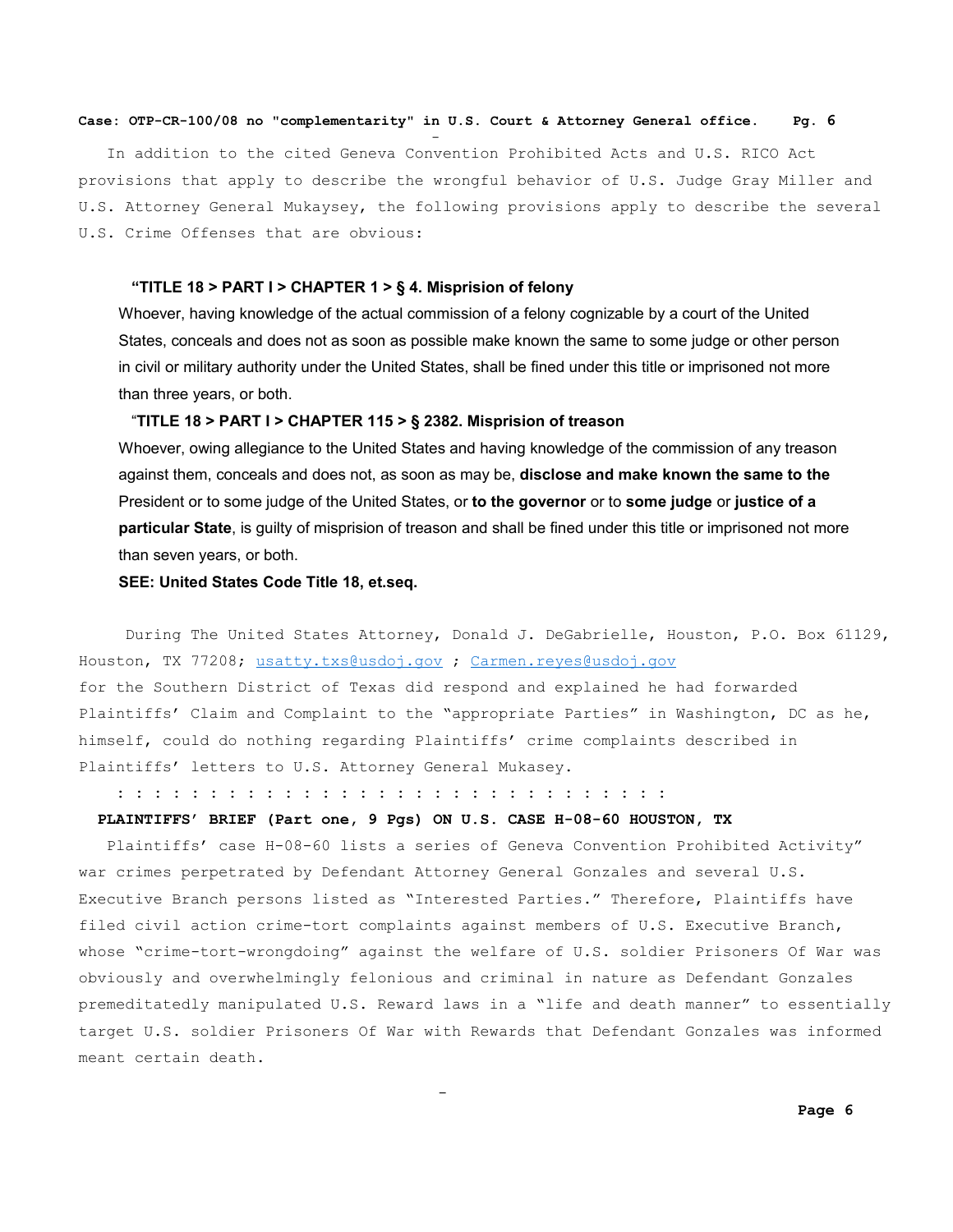and the state of the state of the state of the state of the state of the state of the state of the state of th

and the contract of the contract of the contract of the contract of the contract of the contract of the contract of

 While Plaintiffs' case H-08-60 is not like the KBR case in the U.S. Court of Appeals, for the Fifth Circuit, the recent ruling in KBR may also be applied to Plaintiffs' case H-08-60 if Judge Gray Miller issues a similar ". . .cannot try this case without an impermissible intrusion into the constitutional powers of the executive branch."

 Recently the U.S. Court of Appeals, for the Fifth Circuit (New Orleans) ruled KBR's **``conduct can be examined by a federal court without violation of the constitution's separation of powers,'' the appeals court said yesterday. ``If KBR tortiously guaranteed safety when it knew there was no such safety, it may be liable for resulting injuries.'' The plaintiffs ``must still demonstrate that the acts or omissions of KBR -- as opposed to those of the Army or Iraqi insurgents -- proximately caused their injuries,''** the appeals court panel said.

 U.S. District Judge [Gray Miller](http://search.bloomberg.com/search?q=Gray+Miller&site=wnews&client=wnews&proxystylesheet=wnews&output=xml_no_dtd&ie=UTF-8&oe=UTF-8&filter=p&getfields=wnnis&sort=date:D:S:d1) in Houston dismissed the KBR lawsuits in 2006, finding that he lacked authority to decide on cases so entwined with decisions made by the U.S. military. ``The Army played an integral role in the planning and force protection for the fuel convoys,'' Miller wrote in dismissing Lane's case. ``As such, the court finds that it cannot try this case without an impermissible intrusion'' into the constitutional powers of the executive branch of U.S. government. To contact the reporters on this story: [Margaret Cronin Fisk](http://search.bloomberg.com/search?q=Margaret+Cronin+Fisk&site=wnews&client=wnews&proxystylesheet=wnews&output=xml_no_dtd&ie=UTF-8&oe=UTF-8&filter=p&getfields=wnnis&sort=date:D:S:d1) in Southfield, Michigan, at [mcfisk@bloomberg.net;](mailto:mcfisk@bloomberg.net) [Laurel Brubaker Calkins](http://search.bloomberg.com/search?q=Laurel+Brubaker+Calkins&site=wnews&client=wnews&proxystylesheet=wnews&output=xml_no_dtd&ie=UTF-8&oe=UTF-8&filter=p&getfields=wnnis&sort=date:D:S:d1) in Houston at [laurel@calkins.us.com.](mailto:laurel@calkins.us.com)

 See: Lane v. Halliburton, 06-20874, Smith-Idol v. Halliburton, 06-20905, and Fisher v. Halliburton, 06-20915, U.S. Court of Appeals for the Fifth Circuit (New Orleans) [http://www.bloomberg.com/apps/news?](http://www.bloomberg.com/apps/news?pid=20601072&sid=aqypPrbTbe.4&refer=energy) [pid=20601072&sid=aqypPrbTbe.4&refer=energy](http://www.bloomberg.com/apps/news?pid=20601072&sid=aqypPrbTbe.4&refer=energy) ; [http://www.google.com/search?](http://www.google.com/search?sourceid=navclient&aq=t&ie=UTF-8&rls=GGLD,GGLD:2004-06,GGLD:en&q=KBR+lawsuit+judge+gray+miller) [sourceid=navclient&aq=t&ie=UTF-8&rls=GGLD,GGLD:2004-](http://www.google.com/search?sourceid=navclient&aq=t&ie=UTF-8&rls=GGLD,GGLD:2004-06,GGLD:en&q=KBR+lawsuit+judge+gray+miller) [06,GGLD:en&q=KBR+lawsuit+judge+gray+miller](http://www.google.com/search?sourceid=navclient&aq=t&ie=UTF-8&rls=GGLD,GGLD:2004-06,GGLD:en&q=KBR+lawsuit+judge+gray+miller)

 Vasquez Menchaca Plaintiffs have also filed their Geneva Convention crime complaints against former Attorney General Gonzales at the Prosecutor's Office, U.N. International Criminal Court (ICC), The Hague, Case Reference# OTP-CR-100/08, describing said U.S. Officials' most wrongfully offered "U.S. \$50,000 'DEATH Sentence' Rewards" that the U.S. Executive Branch administratively advertised, which motivated Terrorists to violate Geneva Conventions, and Plaintiffs' U.N. ICC Case . . . OTP-CR-100/08 and further describing how said "\$50,000 'DEATH SENTENCE' REWARDS" assigned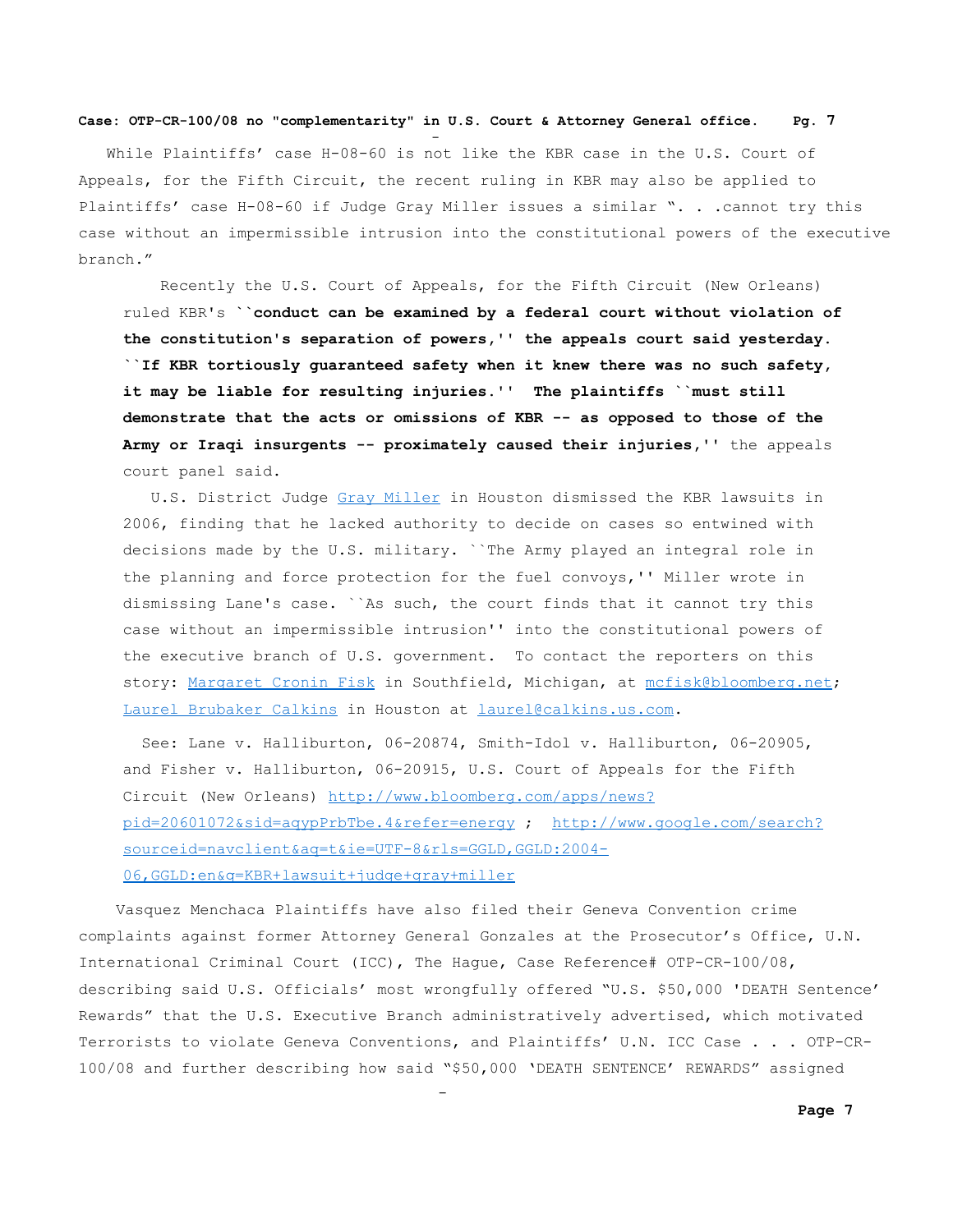and the state of the state of the state of the state of the state of the state of the state of the state of th

and the contract of the contract of the contract of the contract of the contract of the contract of the contract of

solely to captured U.S. soldiers as 'lowest life valued' unto 'trash' worthlessness (in catastrophic contrast of U.S. \$52 Million Terrorist life values), thereby obviously motivated Terrorists and caused mutilation, torture, and murder of: (1)PFC Kristian Vasquez Menchaca & (2)PFC Thomas Tucker; (3)Sgt Keith "Matt" Maupin; (4)PFC Joseph Anziak; (5) PFC Byron Fouty; (6) Spec. Alex Jimenez.

Said "crime-tort-wrongdoing" is immediately apparent as mathematical reward disparities between "lowest U.S. offered \$50,000 Reward Life Values" of captured U.S. soldier POW as profoundly contrasted to "highest U.S. offered Mega-Million Dollar Reward Life Values," simultaneously offered on a scale of \$1 Million up to \$25 Million, reserved exclusively on behalf of "at-large" or captured Terrorists, but relentlessly and treacherously denying these same \$1 Million up to \$25 Million to captured U.S. soldier Prisoners of War.

 Said \$50,000 versus \$25 Million reward disparities are immediately most obvious in their mathematical amounts that are five hundred times apart and indicating that U.S. soldier Prisoners Of War, after capture, are "suddenly and unexpectedly" Reward life valued at five hundred times lower Reward life Value of \$50,000 than antagonist Terrorist enemies of the United States at \$1 Million to \$25 Million. Said \$50,000 versus \$25 Million reward disparities clearly reveal the U.S. Executive view that (1)PFC Kristian Vasquez Menchaca & (2)PFC Thomas Tucker; (3)Sgt Keith "Matt" Maupin; (4)PFC Joseph Anziak; (5) PFC Byron Fouty; (6) Spec. Alex Jimenez were "Untermenschenundermen" serving in an "Untermenschen-Army of \$50,000 soldiers. **(SEE: [http://www.rewardsforjustice.net/;](http://www.rewardsforjustice.net/)<http://www.fbi.gov/page2/feb07/rewards021207.htm> [;http://www.fbi.gov/wanted/terrorists/fugitives.htm](http://www.fbi.gov/wanted/terrorists/fugitives.htm) ).**

 Whether the Reward viewing audience is the U.S. Public, the world, or Terrorist enemies of the United States, it is immediately apparent said unconstitutional U.S. offered \$50,000 Reward life values do slander, defame, and disparage life values of U.S. soldier Prisoners Of War *"after capture"* when contrasted to U.S. offered \$1 Million to \$25 Million on behalf of Terrorists before, during, and after capture, said \$1 Million to \$25 Million tilting larger Mega Million Rewards toward life favored "atlarge terrorists and captured terrorists" whose lives were saved at capture as a consequence of said large Mega-million Reward amounts far exceeding the life saving effect of said relentless \$50,000 Reward life values.

 Said \$50,000 *versus* \$25 Million reward disparities have clearly motivated \$25 Million dollar saved Terrorists to react to U.S. unconstitutional \$50,000 Reward-targeted U.S.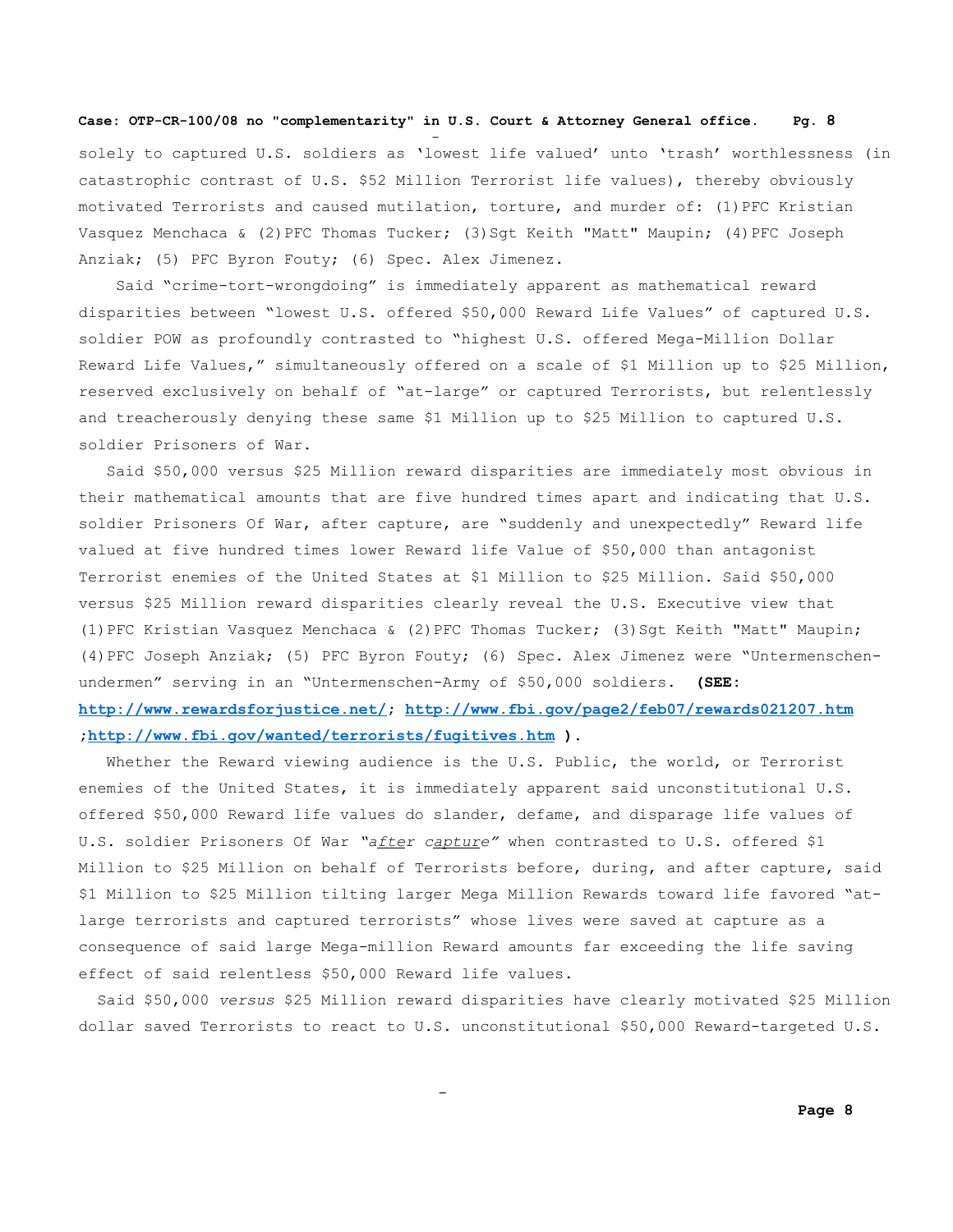and the state of the state of the state of the state of the state of the state of the state of the state of th

and the contract of the contract of the contract of the contract of the contract of the contract of the contract of

soldier POW by inflicting mutilation, torture, and murder on said  $14<sup>th</sup>$  Amendment denied U.S. \$50,000 soldier Prisoners Of War *"after capture."*

It is obvious that U.S. unequal \$50,000 Reward life values do slander, defame, and disparage life values of U.S. soldier Prisoners Of War to such an extent that Potential Third Party Reward Informants interpret U.S. offered \$50,000 Reward life values as indicating U.S. soldier Prisoners Of War are virtually "worthless." Moreover, Terrorist enemies of the United States interpret U.S. offered \$50,000 Reward life values as indicating U.S. soldier Prisoners Of War are virtually "worthless' at "lowest U.S. offered \$50,000 Reward Life Values" compared to "highest U.S. offered Mega-Million Dollar Reward Life Values"

 Thus, "lowest U.S. offered \$50,000 Reward Life Values" discourage Potential Third Party Reward Informants from risking their safety to inform on the locations of Terrorist captured U.S. soldier Prisoners Of War. At the same time, Terrorists are motivated by said "lowest U.S. offered \$50,000 Reward Life Values" to mutilate, torture, and murder said U.S. \$50,000 Reward Life Valued U.S. soldier Prisoners Of War.

 U.S. Executive Branch deliberately manipulated "\$50,000 'Death Sentence' rewards" demonstrate that all one hundred percent of Terrorist-captured U.S. soldier Prisoners Of War have been mutilated, tortured, and murdered in Iraq as a consequence of said "\$50,000 'Death Sentence.' The body count tells a horror story.

 Operating together with said U.S. Executive Branch relentlessly enforced and premeditated (1) "lowest U.S. offered \$50,000 Reward Life Values" is the U.S. Executive Branch premeditated and relentless (2) "denial" of "highest offered U.S. Mega-Million Dollar Reward Life Values" for U.S. soldier Prisoners Of War.

 The combination of (1) relentlessly enforced and premeditated "lowest U.S. offered \$50,000 Reward Life Values" synergistically operating with (2) the U.S. Executive Branch premeditated and relentless "denial" of "highest U.S. offered U.S. Mega-Million Dollar Reward Life Values" for U.S. soldier Prisoners Of War have consistently produced premeditated and expected mutilations, tortures, and murders of all one hundred percent of U.S. soldier Prisoners Of War in Iraq. This pattern of expected mutilations, tortures, and murders of all one hundred percent of U.S. soldier Prisoners Of War in Iraq is a U.S. Executive Branch premeditated and designed series of effects, relentlessly repeated as "patterns" that have resulted in mutilations, tortures, and murders of all one hundred percent of U.S. soldier Prisoners Of War in Iraq. These, therefore, are a series of (1) U.S. RICO crime violations and (2) U.S. Treason statute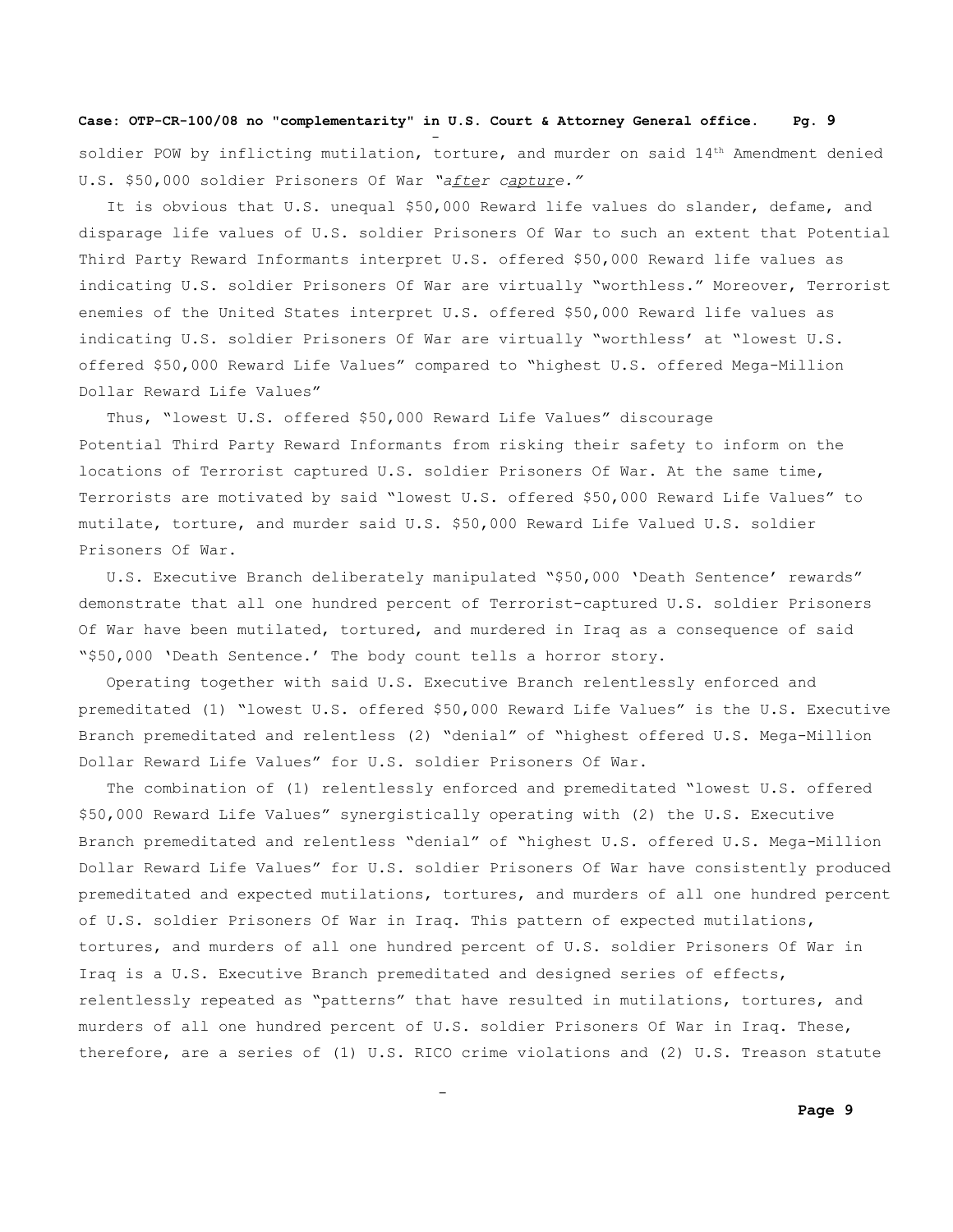and the state of the state of the state of the state of the state of the state of the state of the state of th

and the contract of the contract of the contract of the contract of the contract of the contract of the contract of

crime violations and (3) Geneva Convention crime violations by reason of observable mathematical reward disparities between "lowest" level "U.S. \$50,000 Reward Life Values" and "denial" of "highest U.S. offered U.S. Mega-Million to \$25 Million Dollar Reward Life Values" for U.S. soldier Prisoners Of War that caused them to be tortured to death and murdered one hundred per cent of the time *after* capture in Iraq. No terrorist was ever U.S. Reward valued by *Ashcroft-Gonzales-Rice-Rumsfeld-Gates-Mukasey* at U.S. \$50,000 equivalent to a death sentence.

 Said "lowest" level "U.S. \$50,000 Reward Life Values" were targeted exclusively at U.S. soldier Prisoners Of War, who *Ashcroft-Gonzales-Rice-Rumsfeld-Gates-Mukasey* were informed would be mutilated, tortured, and murdered as a direct consequence of their created and manipulated "lowest" level "U.S. \$50,000 Reward Life Values" targeted exclusively at U.S. soldier Prisoners Of War while *Ashcroft-Gonzales-Rice-Rumsfeld-Gates-Mukasey* bestowed "highest U.S. offered U.S. Mega-Million & \$25 Million Dollar Reward Life Values" applied by the U.S. Executive branch toward terrorists in such a manner that captured Terrorists in Iraq were held captive alive and were not mutilated or murdered when captured.

 The U.S. Constitution does not empower the U.S. Executive Branch to perpetrate crimes and War Crimes against the American people during war time or any time. The American people fought their revolution to rid themselves of such criminality, moreover, held trials at Nuremberg, Germany at the end of WW2 that addressed Executive Branch Crimes against humanity.

 Judge Gray Davis has already illustrated that he is predisposed to rule against human rights as in Lane v. Halliburton, 06-20874, Smith-Idol v. Halliburton, 06-20905, and Fisher v. Halliburton, 06-20915.

 His ruling against Plaintiff Mackenzie's Application To Proceed Without Payment of the U.S. Court Case filing Fee illustrated Miller was willing to delay hearing of H-08- 60 while the lives of Sgt Keith "Matt" Maupin, PFC Byron Fouty, Spec. Alex Jimenez, terrorist captured U.S. soldier Prisoners of War, who were listed as Missing In Action, presumed alive by the U.S. Army, their lives hanging in the corrupt Reward balance of \$50,000 during the time, 22 Feb 2008, Plaintiffs filed Case H-08—60 in U.S. District Court, Southern District of Texas, seeking equal \$25 Million dollar rewards for their lives.

It is obvious that Judge Gray Miller did not focus his judicial authority on any effort to consider that the lives of Sgt Keith "Matt" Maupin, PFC Byron Fouty, Spec. Alex Jimenez, who were listed as Missing in Action, presumed alive by the U.S. Army,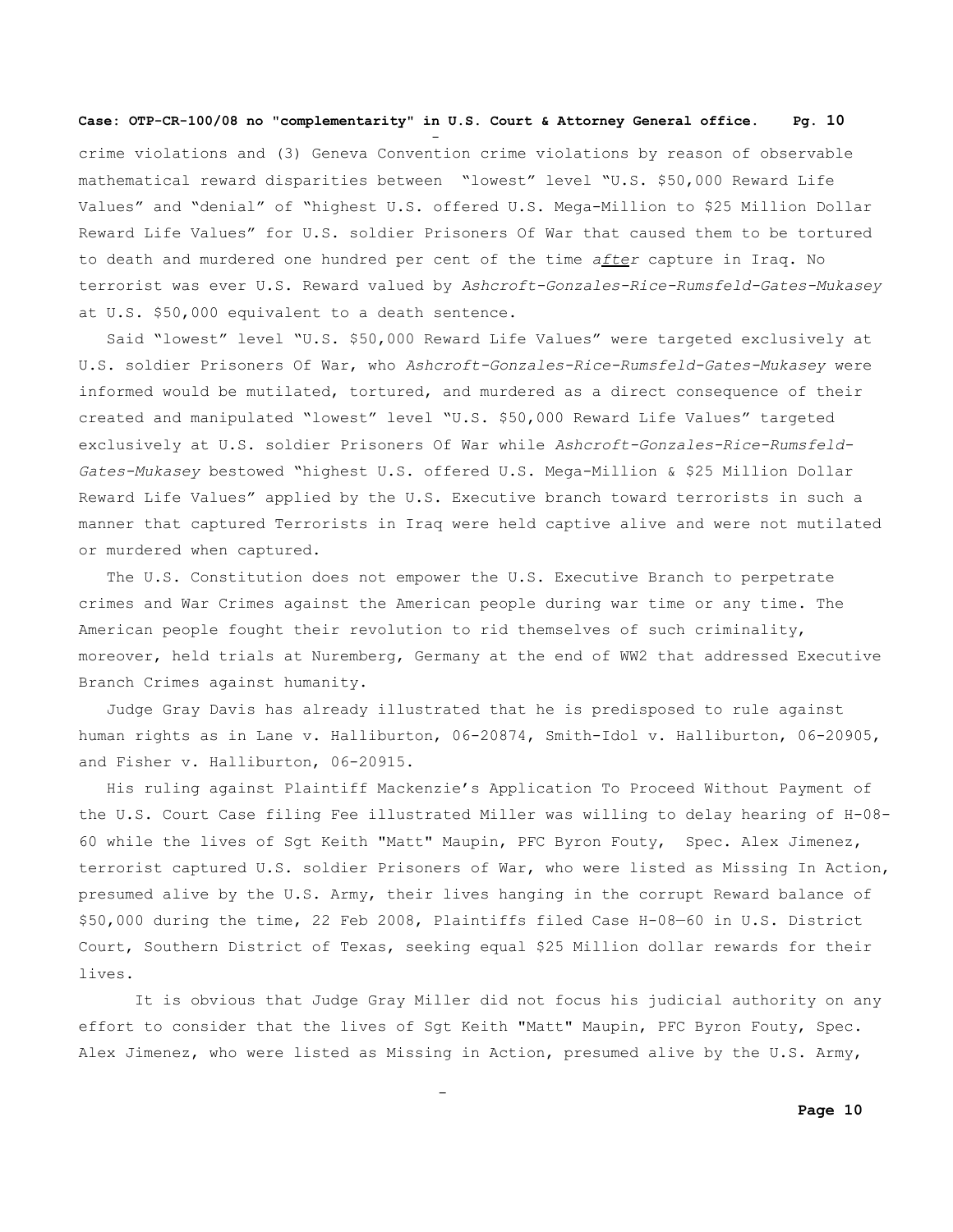# **Case: OTP-CR-100/08 no "complementarity" in U.S. Court & Attorney General office. Pg. 11** and the state of the state of the state of the state of the state of the state of the state of the state of th hung in the balance from the time, 22 Feb 2008, Plaintiffs filed Case H-08-60 in U.S. District Court.

 Miller did nothing but focus on the \$450 filing fee for Case H-08—60 when he should have taken all possible action within his judicial scope to consider Case H-08—60 as it related to efforts to increase the U.S. Executive Branch offered "\$50,000 Dollar Rewards," which amounted to 'Death Sentences,' for Sgt Maupin, PFC Fouty, Spec. Jimenez.

 Instead of focusing on the \$450 filing fee, Judge Miller rationally should have immediately addressed the questions of higher and equal \$25 Million dollar rewards for their lives sought by Plaintiffs to be increased to the "highest U.S. offered U.S. Mega-Million & \$25 Million Dollar Reward Life Values" then applied by the U.S. Executive branch toward terrorists and by thereby expanding the U.S. Mega-Million & \$25 Million Dollar Reward Life Values" reserved for terrorists to also be applied to save the lives of captured U.S. Prisoners of War -- Sgt Keith "Matt" Maupin, PFC Byron Fouty, and Spec. Alex Jimenez. Instead, Miller focused on the \$450 filing fee as more important.

 The remains of Sgt Keith "Matt" Maupin were found 30 March 2008. The remains of PFC Byron Fouty, and Spc Alex Jimenez were recently found 10 July 2008.

 As a Bush appointee, in conflict of interest, who would not recuse himself, Miller apparently considered his denial of Plaintiff Mackenzie's *Application To Proceed Without Prepayment Of Fee* -- \$450 -- as more important than the lives of captured U.S. soldier Prisoners of War in Iraq with "\$50,000 'DEATH SENTENCE' REWARDS" assigned solely to captured U.S. soldiers.

 As a Bush appointee, in conflict of interest, who would not recuse himself from Case H-08-60, Miller, in a most egregious conflict of Interest, continued to exert and maintain control of Case H-08-60,

While the lives of Sgt Keith "Matt" Maupin, PFC Byron Fouty, and Spc Alex Jimenez, who were listed as Missing in Action, presumed alive by the U.S. Army, hung in the balance from the time, 22 Feb 2008, Plaintiffs filed Case H-08—60 in U.S. District Court until their remains were found. Sgt Keith Maupin's remains were found 30 March 2008. The remains of PFC Byron Fouty, and Spc Alex Jimenez were recently found 10 July 2008.

 In essence, Judge Miller, in a most emphatically wrongful conflict of Interest, continued to exert and maintain control of Case H-08-60 while he intensely ignored the lives Sgt Keith "Matt" Maupin, PFC Byron Fouty, and Spc Alex Jimenez, Miller while

and the contract of the contract of the contract of the contract of the contract of the contract of the contract of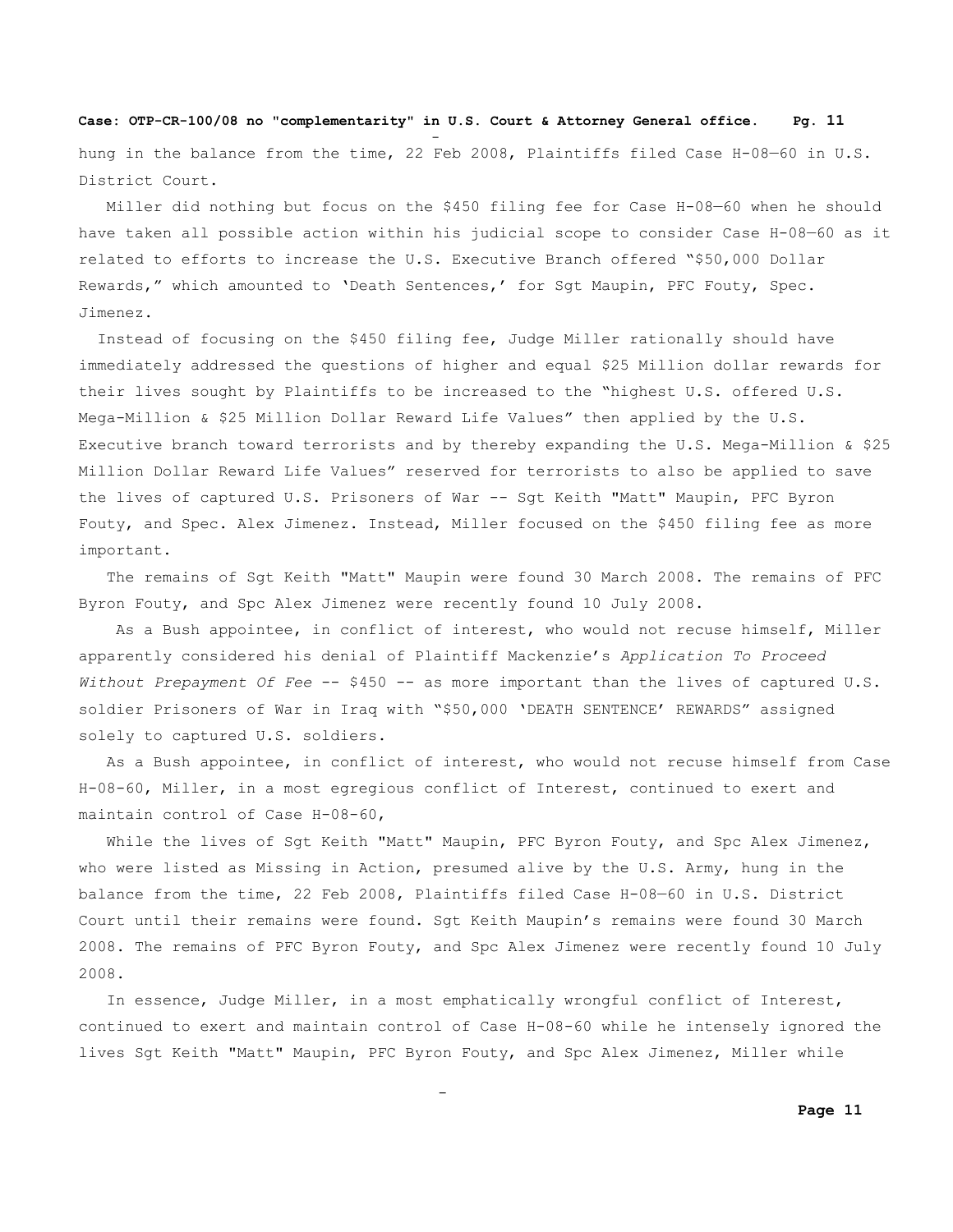and the state of the state of the state of the state of the state of the state of the state of the state of th

and the contract of the contract of the contract of the contract of the contract of the contract of the contract of

Miller obsessed on the \$450 filing fee as more important, thereby supervising unto paralysis any life-saving potential of Case H-08—60 to provide equal rewards to potentially save the lives of Sgt Keith "Matt" Maupin, PFC Byron Fouty, and Spc Alex Jimenez during the time frame from 22 Feb 2008 to 10 July 2008 during which time frame the bodies of said Terrorist captured Prisoners Of War -- Sqt Keith "Matt" Maupin, PFC Byron Fouty, and Spc Alex Jimenez -- were found in Iraq.

 The United States Army continued to list Terrorist captured Prisoners Of War -- Sgt Keith "Matt" Maupin, PFC Byron Fouty, and Spc Alex Jimenez – as "Missing In Action" presumed alive while Judge Gray Miller had taken jurisdiction of Case H-08—60, in conflict of interest, as a Bush appointee and did exert control over Case H-08—60 until Sgt Keith "Matt" Maupin, PFC Byron Fouty, and Spc Alex Jimenez were found dead during the time frame from 22 Feb 2008 to 10 July 2008.

 Had Judge Gray Miller not taken jurisdiction of Case H-08—60, in conflict of interest, as a Bush appointee exerting "conflict of interest" control over Case H-08—60 until Sgt Keith "Matt" Maupin, PFC Byron Fouty, and Spc Alex Jimenez were found dead, then it is possible that a U.S. District Court judge not in "conflict of interest" might have been assigned to Case H-08—60 and likely would have not ignored said Terrorist captured Prisoners Of War -- Sgt Keith "Matt" Maupin, PFC Byron Fouty, and Spc Alex Jimenez unto death and likely would have taken appropriate life saving measures different than Miller's morally wrongful inaction, which was a justiceobstructing and murderous supervision that prevented Case H-08-60 from being ethically considered and heard while Miller strenuously did nothing except deny Plaintiff's "Application To Proceed Without Payment Of Fee."

 Judge Miller's jurisdiction of H-08-60 taken in "Conflict of Interest" is outside the Ministerial and Discretionary scope of U.S. District Court Judges. Judge Miller's jurisdiction of H-08-60 taken in Conflict of Interest was clearly more than a "Bad Faith" operation made by Judge Miller against Terrorist captured Prisoners Of War -- Sgt Keith "Matt" Maupin, PFC Byron Fouty, and Spc Alex Jimenez -- in dire need of rescue by the more favorable conditions that \$25 Million dollar Reward equalizations would have created on behalf of their lives in essentially the same manner as U.S. Mega-Million & \$25 Million Dollar Reward Life Values" reserved for terrorists were operating to save Terrorist lives in Iraq while Judge Gray Miller ignored all of the more favorable conditions that \$25 Million dollar Reward equalizations would have created on behalf of the lives of Terrorist captured Prisoners Of War -- Sgt Keith "Matt" Maupin, PFC Byron Fouty, and Spc Alex Jimenez – who were ignored unto death by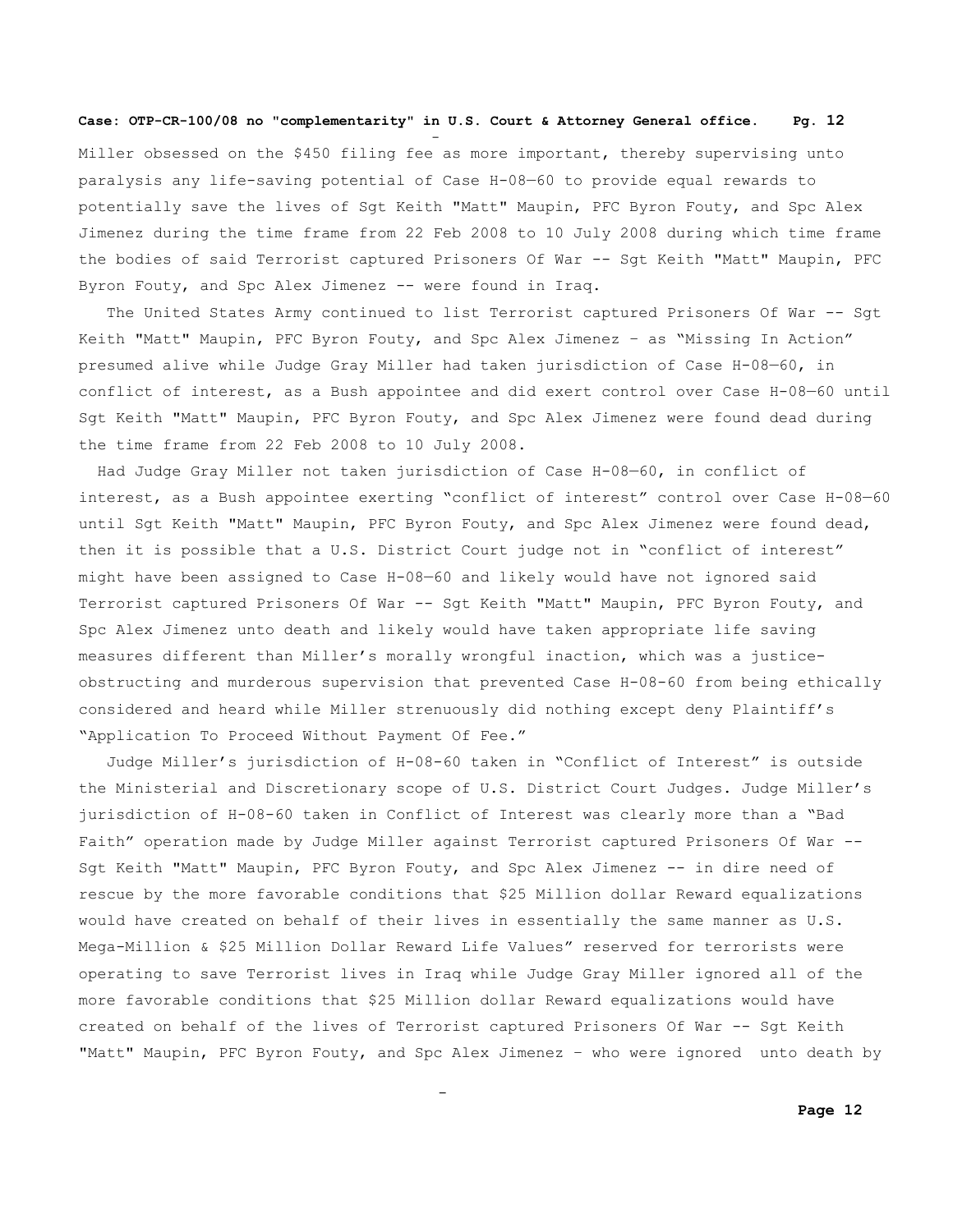and the state of the state of the state of the state of the state of the state of the state of the state of th

and the contract of the contract of the contract of the contract of the contract of the contract of the contract of

Judge Gray Miller who was maintaining jurisdiction and control of H-08-60 taken by him in Conflict of Interest, outside his ministerial and discretionary scope virtually acting in his "Private Person" persona.

 Again, it should be emphasized : The United States Army continued to list Terrorist captured U.S. Prisoners Of War -- Sgt Keith "Matt" Maupin, PFC Byron Fouty, and Spc Alex Jimenez – as "Missing In Action" presumed "alive" while Judge Gray Miller had taken jurisdiction of Case H-08—60, in conflict of interest, as a Bush appointee and did exert control over Case H-08—60 in a manner that indicates Judge Gray Miller, in most wrongful "Conflict of Interest" took jurisdiction with the apparent intent of ignoring Terrorist captured U.S. Prisoners Of War -- Sgt Keith "Matt" Maupin, PFC Byron Fouty, and Spc Alex Jimenez – "to death." And, in fact Sgt Keith "Matt" Maupin, PFC Byron Fouty, and Spc Alex Jimenez were listed by the United States Army as "Missing In Action" presumed "alive" when Miller took jurisdiction. Sgt Keith "Matt" Maupin, PFC Byron Fouty, and Spc Alex Jimenez were recovered dead while Judge Gray Miller supervised his own intense "doing of nothing," yet exerting control of Case H-08—60.

 His \$450 denial indicates that Miller considers captured U.S. soldier Prisoners of War in Iraq are less important than a \$450 U.S. Court filing fee as established by Miller's behavior *"OF RECORD"* in consideration of the most important life and death issues in this matter. His denial indicates that Miller considers captured U.S. soldier Prisoners of War in Iraq targeted with "\$50,000 'DEATH SENTENCE' REWARDS" assigned solely to captured U.S. soldiers are less important than equal U.S. Fourteenth Amendment Rewards for captured U.S. soldier Prisoners of War in Iraq and that the \$450 U.S. Court filing fee is the most important consideration, the \$450 U.S. Court filing fee more important even beyond the life and death considerations of captured U.S. soldier Prisoners Of War facing eminent death at the hands of Terrorists.

 (35) That Miller defines himself as a "\$450 U.S. Court filing fee Judge," said \$450 U.S. Court filing fee apparently even more important to Miller beyond the life and death considerations of captured U.S. soldier Prisoners Of War facing eminent death at the hands of Terrorists is an issue that should be exhaustively examined in the U.S. Court of Appeals.

(38) These several conditions and situations clearly reveal that for the purpose of proving to Terrorists and the world, the U.S. Executive Branch was offering \$50,000 Rewards for its captured U.S. soldier Prisoners Of War who were displayed, paraded, and exhibited via U.S. News Media Broadcasts, as deliberately and obviously assigned a low life value to indicate that their "Reward life value" *and* that their "RANSOM" life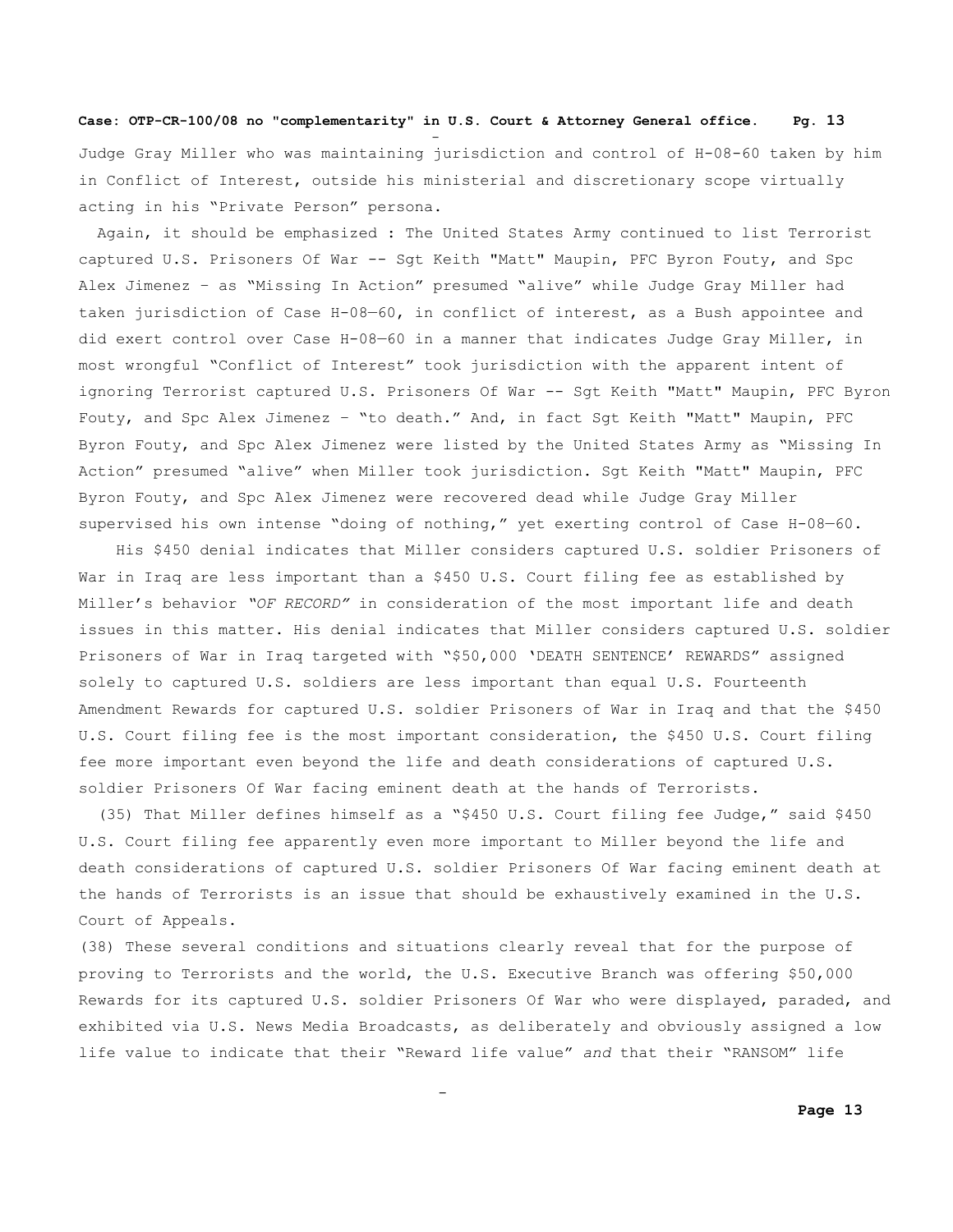value would not be increased above \$50,000 to illustrate that *"the U.S. does not deal with Terrorists."* Hence, the U.S. Reward system was deliberately and administratively manipulated by the U.S. Executive Branch to illustrate \$50,000 captured U.S. soldier Prisoners Of War for political purposes; and, the U.S. Executive Branch was deliberately and administratively inflicting what it was informed were \$50,000 death sentence Rewards against captured U.S. soldier Prisoners Of War, death sentences that would be eventually inflicted by what amounted to Terrorists acting as executioners who had higher mega Million dollar Reward life values assigned to their lives by the U.S. Executive Branch while said mega Million dollar Terrorist executioner/surrogates mutilated, tortured, and murdered captured U.S. soldier Prisoners Of War valued with \$50,000 Reward Death Sentences.

 **: : : : : : : : : : : : : : : : : : : : : : : : : : : : : :**

 **: : : : : : : : : : : : : : : : : : : : : : : : : : : : : :**

**PLAINTIFFS' BRIEF (Part Two, Pgs 11 to 22) ON U.S. CASE H-08-60 HOUSTON, TX, derived from excerpt of explanation in following Forma Pauperis Application. Please read Pages 14-22, paragraphs #1 through #40, as excerpt become Part Two of PLAINTIFFS' BRIEF (Part Two).**

**UNITED STATES DISTRICT COURT, Southern District of Texas**

and the state of the state of the state of the state of the state of the state of the state of the state of th

 **Miscellaneous Case Number: H-08-60 (1) Kenneth MacKenzie, appearing Properia Persona as Plaintiff "Pro Se" appearing on his own behalf with family class members similarly situated, (2) Julieta Vasquez-MacKenzie, as Plaintiff, Aunt of Pfc. Kristian Vasquez Menchaca (sister of Claimant Guadalupe Vasquez), (3) Guadalupe Vasquez, as Plaintiff, Mother of Pfc. Kristian Vasquez Menchaca, Mother of (4) Caesar Vasquez Menchaca, as Plaintiff, Brother of Pfc. Kristian Vasquez Menchaca, family class** 

and the contract of the contract of the contract of the contract of the contract of the contract of the contract of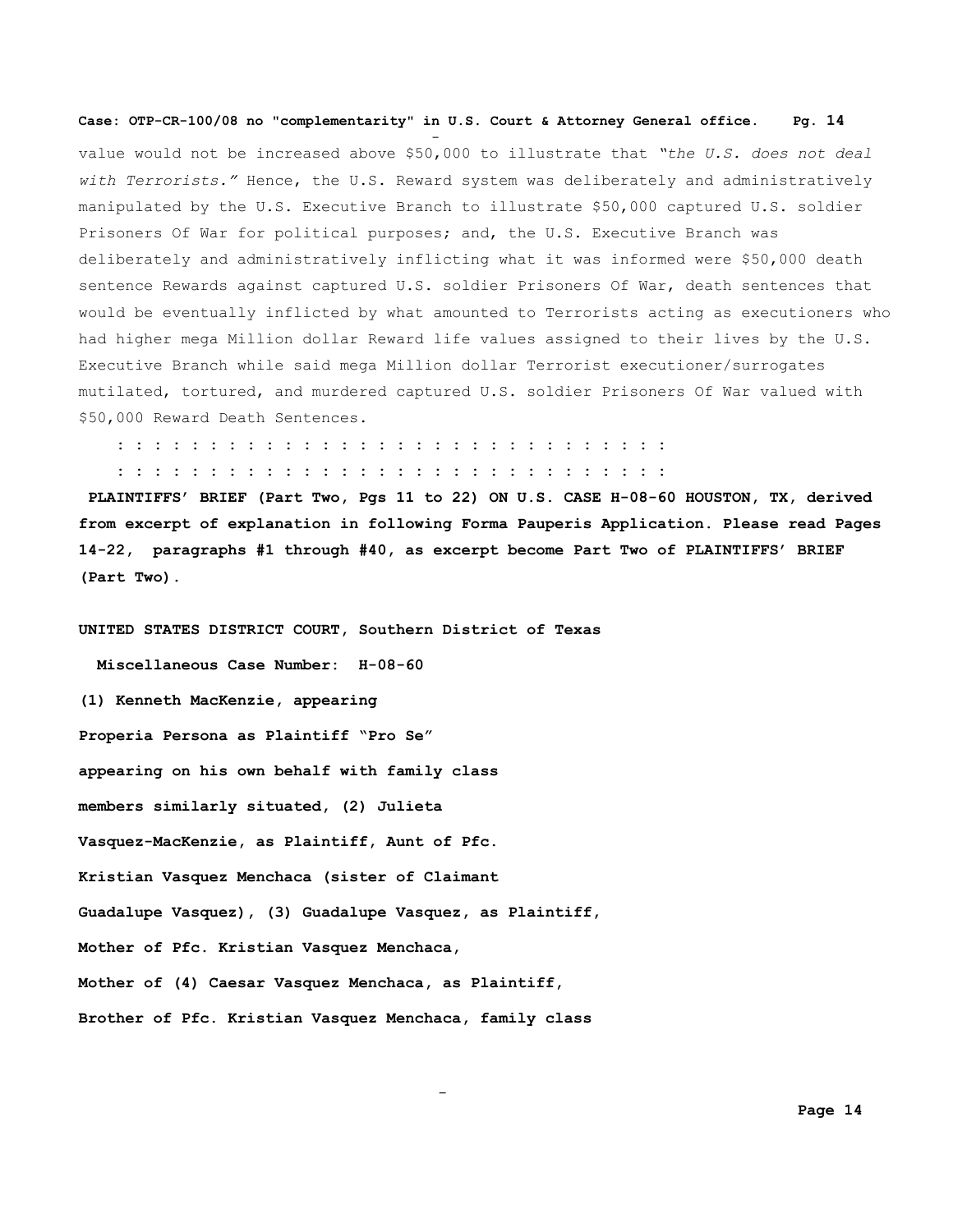**Case: OTP-CR-100/08 no "complementarity" in U.S. Court & Attorney General office. Pg. 15** and the state of the state of the state of the state of the state of the state of the state of the state of th **members similarly situated,**

**Plaintiffs, CLAIM CIVIL ACTION:**

and the state of the state of the state of the state of the state of the state of the state of the state of th

 **Class Action regarding:**

 **(1) The four Geneva Conventions (I,II,III,IV)**

 **of 12 August 1949 for the protection of war** 

**victims**

**<http://www.icrc.org/Web/Eng/siteeng0.nsf/htmlall/genevaconventions> <http://www.yale.edu/lawweb/avalon/lawofwar/geneva02.htm> <http://www.yale.edu/lawweb/avalon/lawofwar/geneva03.htm> <http://www.yale.edu/lawweb/avalon/lawofwar/geneva07.htm>**

 **(2) Protocol I and II Additional to the Geneva Conventions of 12 August 1949, and relating to Protection of Victims of International Armed Conflicts (Also SEE: Protocol I, Article 11 – Protection of persons, ¶ 1, 8 June 1977 <http://www.icrc.org/Web/Eng/siteeng0.nsf/htmlall/genevaconventions>**

**(3) USC Title 18, Section 1961, et.seq., RICO Act**

#### **against**

**Defendant #1, U.S. Justice Department, United States Executive Branch Of Government, Alberto Gonzales, Attorney General of the United States, Defendant -** 

#### **Emended and Revised APPLICATION TO PROCEED WITHOUT PREPAYMENT OF FEE (Forma Pauperis).**

 (1) The primary public record issues of this complaint are Geneva Convention "War Crimes" and U.S. Code Title 18 crimes perpetrated against Terrorist-captured U.S. Soldiers, PFC. Kristian Menchaca and PFC Thomas Tucker, both tortured to death in Yosifiya, Iraq, June 2006, as a consequence of the following described criminal violations of the United States Codes and Geneva Conventions of 1949 and Geneva Protocols of 1977 emanating from "manipulated" U.S. Reward refusal that denied captured U.S. soldier Prisoners Of War *"Fourteenth Amendment Equal Protection Rewards"* at the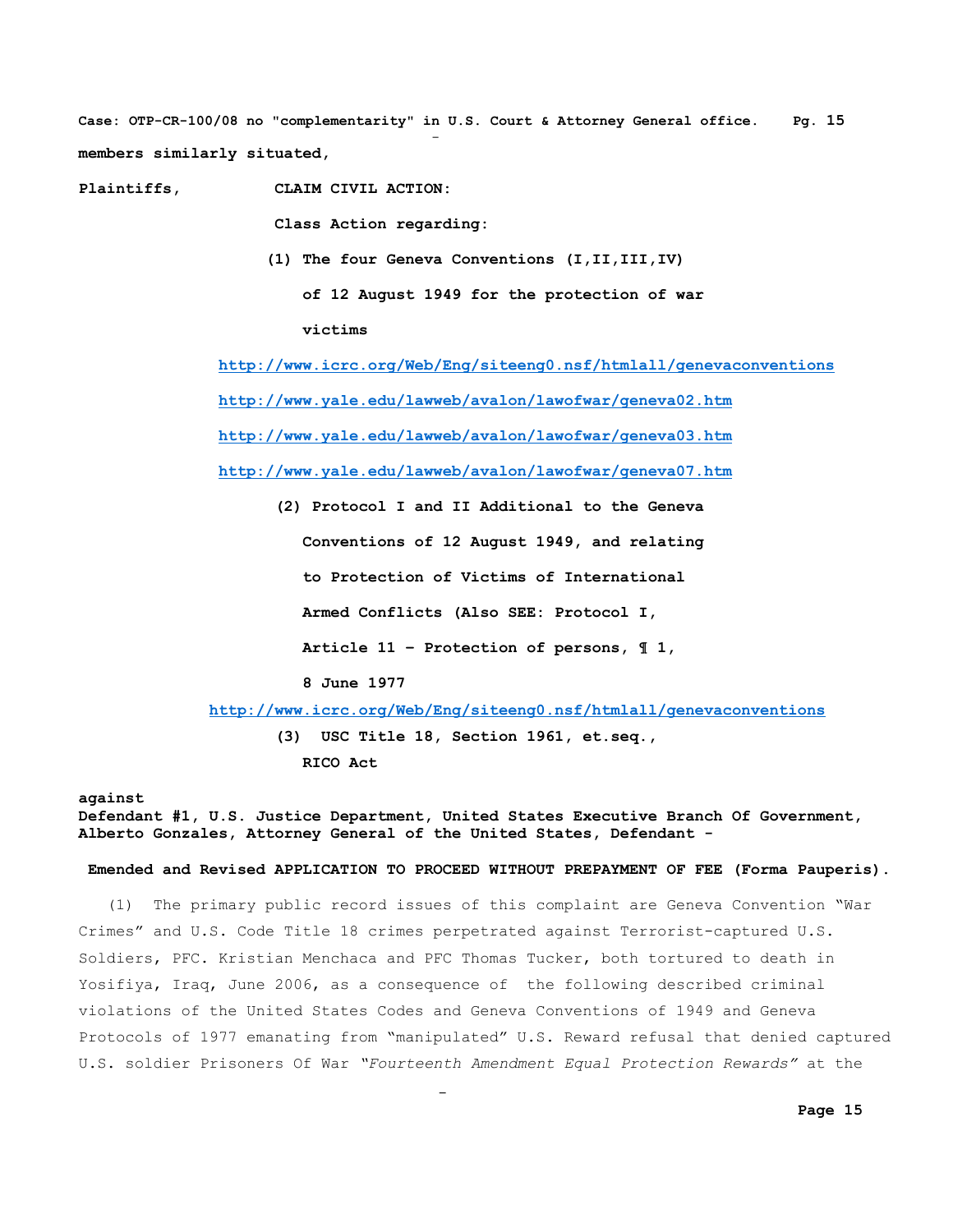and the state of the state of the state of the state of the state of the state of the state of the state of th

and the state of the state of the state of the state of the state of the state of the state of the state of th

same equality as the U.S. \$25 Million Dollar Rewards bestowed on the "Reward Life Value" of the very same Terrorists who were holding as captive said U.S. soldier Prisoners Of War and thereby also denying captive U.S. soldiers Geneva Convention Protection targeted at U.S. soldier Prisoners Of War, said denials become *"\$50,000 'DEATH Sentence' Rewards"* perpetrated by Defendant Attorney General Gonzales and the "Interested Party," Secretary of State Rice, which affect "volunteer" Federal troops & State National Guards.

(2) Said U.S. "wrongfully manipulated" {1} U.S. Reward denials and {2} *"\$50,000 'DEATH Sentence' Rewards"* as crime offense catalysts directly motivated terrorist captors to mutilate, torture, and murder U.S. soldier Prisoners Of War, said (1) "manipulated" U.S. Reward denials denying captured U.S. soldier Prisoners Of War "Fourteenth Amendment *"Equal Protection"* of U.S. Reward Laws operating together with (2) U.S. Attorney General perpetrated *"\$50,000 'DEATH Sentence' Rewards"* offered by the U.S. Executive Branch for U.S. soldier Prisoners Of War operated together in a manner that guaranteed consequences of mutilation, torture and death targeted at U.S. soldier Prisoners Of War.

(3) Meanwhile, U.S. Executive Branch Perpetrators proclaimed, published, advertised, and paid {3} U.S. \$25 Million "LIFE-SAVING" Rewards for Terrorists that have accomplished a 'mega-million' life-saving-effect on behalf of captured Terrorists in Iraq.

(4) Perpetrated by Defendant Attorney General Gonzales and others and his replacement, Attorney General Michael B. Mukasey, the conditions of (1) U.S. Reward denials and (2) *"\$50,000 'DEATH Sentence' Rewards"* and (3) U.S. \$25 Million "LIFE-SAVING" Rewards for Terrorists produced a U.S. Executive Branch premeditated situation of slanders and defamations of U.S. soldier Prisoners' Of War "Reward Life value," and established that the U.S. Executive Branch of government was thereby advertising that terrorist-captured U.S. soldier Prisoners Of War were targeted with a "Reward Life value" equivalent to "trash," in the Moslem culture of Iraq, at a level of *"\$50,000 'DEATH Sentence' Rewards."*

(5) Plaintiffs ought not be assessed court fees on this litigation seeking to address these important U.S. National Defense and terrorism issues, herein, that relate to the safety of terrorist-captured U.S. Military personnel during wartime in Iraq. The U.S. Executive Branch -- BUSH, Attorney Gnl Gonzales, Sectry Rice -- has proclaimed, published, advertised, and paid U.S. \$25 Million "LIFE-SAVING" Rewards for Terrorists that have accomplished a 'mega-million' life saving effect on behalf of captured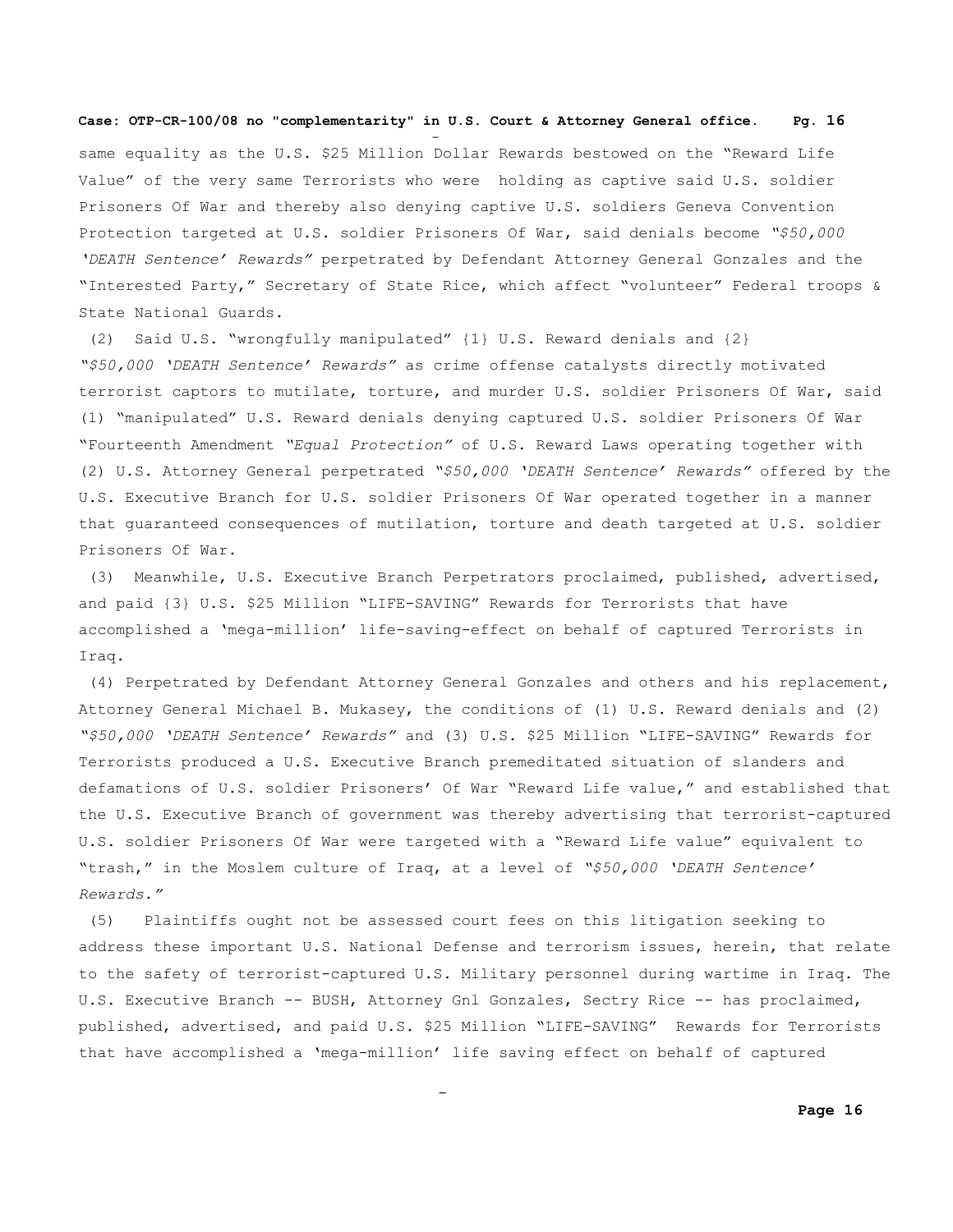and the state of the state of the state of the state of the state of the state of the state of the state of th

Terrorists due to the fact that the U.S. Executive Branch offered mega-million dollar Rewards for certain terrorists indicating said U.S. mega-million dollar Rewards with \$25 Million "LIFE-SAVING" Rewards were offered for the surrender of live terrorists ; and, meanwhile, the U.S. was simultaneously offering LOWER U.S. \$50,000 "DEATH Sentence" Rewards for captured U.S. troops, said "\$50,000 'DEATH Sentence' Rewards" in violation of Geneva Conventions in that said "\$50,000 'DEATH Sentence' Rewards" manipulatively motivated and inspired Terrorist Captors to mutilate, torture, and murder captured U.S. soldier Prisoners of War to make captured U.S. soldiers examples of Terrorist disdain against said "\$50,000 'DEATH Sentence' Rewards."

(6) Said *"\$50,000 'DEATH Sentence' Rewards"* are U.S. Administrative crimes directly linked to Terrorists inflicting said War Crimes as virtual surrogates reacting to Defendant Gonzales and other Executive Branch Interested Party created, manipulated, and Media Broadcast *"\$50,000 'DEATH Sentence' Rewards."*

(7) Said U.S. Mega-million-\$25-Million dollar Reward valued Terrorists who were responsible for murdering "POW" Sgt Keith Maupin, PFC Byron Fouty, Spec. Alex Jimenez, and torturing PFC Kristian Menchaca and PFC Thomas Tucker and PFC Joseph Anziak to death in a manner worse than Jesus Christ was tortured, were "Reward-life-valued" five hundred times higher than the U.S. \$50,000 life Rewards offered for PFC Kristian Menchaca and PFC Thomas Tucker and other U.S. soldiers tortured and murdered in Iraq as a consequence of U.S. Executive Branch premeditated and planned "\$50,000 'DEATH Sentence' Rewards" that have proved to be "\$50,000 'DEATH Sentences' against captured U.S. soldier Prisoners of War in Iraq as wartime "\$50,000 'DEATH Sentences' in violation of the Geneva Conventions and U.S Crime Code, and U.S. RICO Act. (SEE: <http://www.rewardsforjustice.net/>; <http://iraq.pigstye.net/>; http://www.fbi.gov/page2/feb07/rewards021207.htm;

# <http://www.fbi.gov/wanted/terrorists/fugitives.htm>;).

and the state of the state of the state of the state of the state of the state of the state of the state of th

(8) This most foul, depraved, and perversely malevolent U.S. Executive Branch "Administrative '\$50,000 Reward' treachery" was originally "PERPETRATED" by U.S. Attorneys General Ashcroft in April 2004 commencing with a U.S. life destroying \$50,000 dollar Reward targeted by former U.S. Attorney General Ashcroft against terroristcaptured U.S. soldier, Sgt. Keith Maupin.

 (9) Said malevolent and malfeasant U.S. Executive Branch "Administrative '\$50,000 Reward' treachery" against the terrorist-captured U.S. soldier, Sgt. Keith Maupin, continued after U.S. Attorney General Gonzales took Office, (& continues under Attorney General MuKasey, today), and also was "PERPETRATED" by U.S. Secretary of State Rice and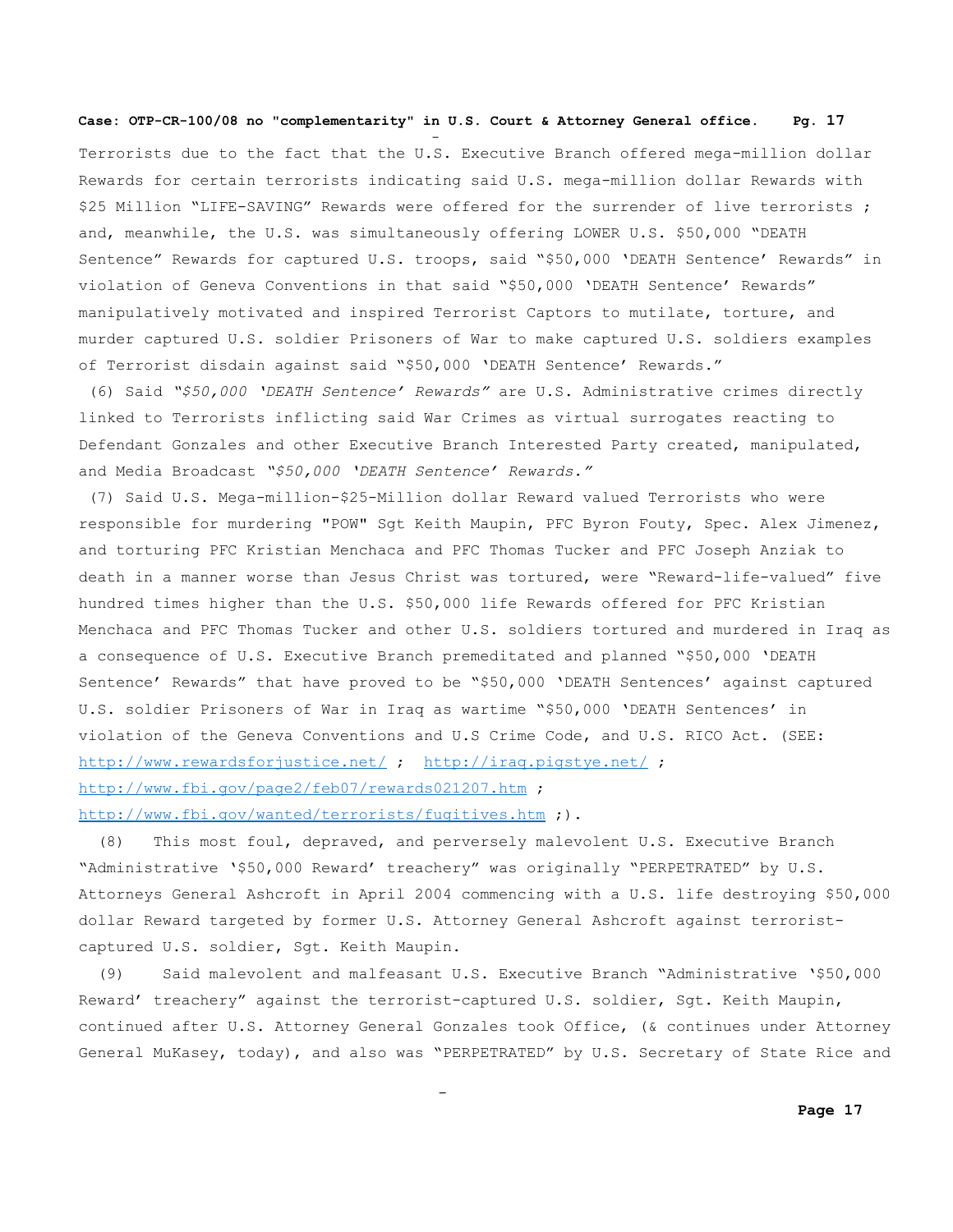and the state of the state of the state of the state of the state of the state of the state of the state of th

and the state of the state of the state of the state of the state of the state of the state of the state of th

was further "PERPETRATED" by Defense Secretaries Rumsfeld and Gates, all these officials 'PERPETRATING & advertising' PERVERSELY LOW-LIFE-VALUE, "TORTURE-DEATH-CAUSING \$50,000 Rewards" in the "field" of the combat theater of Iraq for the lives of captured U.S. soldiers while, "at-the-same-time and simultaneously," denying captured U.S. soldiers higher life rewards that said U.S. Cabinet Secretaries had created and advertised in a manner that operated to save lives of captured terrorists in Iraq, emphatically offering contrasted higher life rewards for said U.S. Mega-million-\$25- Million dollar Reward valued Terrorist enemies of the United States, said higher rewards posted by U.S. Attorneys General Ashcroft, Gonzales, and MuKasey, also by U.S. Secretary of State Rice, and by Defense Secretaries Rumsfeld and Gates, said higher rewards for enemies of the United States posted on the internet at the U.S. Department of State and at Department of Justice, "REWARDS FOR JUSTICE" Websites, that saved the lives of Terrorists while at the same time contributing to the U.S. Executive Branch Administrative murder of captured U.S. soldier Prisoners of War (SEE: [http://www.rewardsforjustice.net/;](http://www.rewardsforjustice.net/)<http://www.fbi.gov/page2/feb07/rewards021207.htm> [;http://www.fbi.gov/wanted/terrorists/fugitives.htm](http://www.fbi.gov/wanted/terrorists/fugitives.htm) )

(10) Said much "HIGHER life saving Rewards of \$1 Million to \$25 Million for said U.S. Mega-million-\$25-Million dollar Reward valued Terrorist enemies of the United States had the "TREASONABLE" effect of devaluating and defaming lives of said "U.S.- Executive-undervalued-\$50,000-soldiers" alongside "U.S. Executive higher Reward valued \$25 Million Terrorist enemies of the United States" during wartime.

(11) Mutilations, tortures, and murders of all one hundred percent of captured U.S. soldier Prisoners of War were caused by said treacherously low life-value U.S. "\$50,000 'DEATH SENTENCE' Rewards," a lowest life level that immediately indicated U.S. POW were viewed by the U.S. as valueless 'undermen trash.' Said "U.S. \$50,000 'DEATH SENTENCE' Rewards" thereby motivated said U.S. Mega-million-\$25-Million dollar valued Terrorists to mutilate, torture, and murder "U.S.-low-Reward-life-valued U.S. Prisoners of War,' in violation of Geneva Conventions, offered by the U.S. Executive Branch for captured U.S. soldier lives after capture in Iraq, said "\$50,000 'DEATH SENTENCE' Rewards" created and issued by U.S. Attorney Generals of the United States and by the U.S. Secretary of State within their authority mandated under United States Codes (USC), including USC, Title 22 that provided the Attorney General and Secretary of State empowerment to set and pay Rewards under oversight of the President of the United States.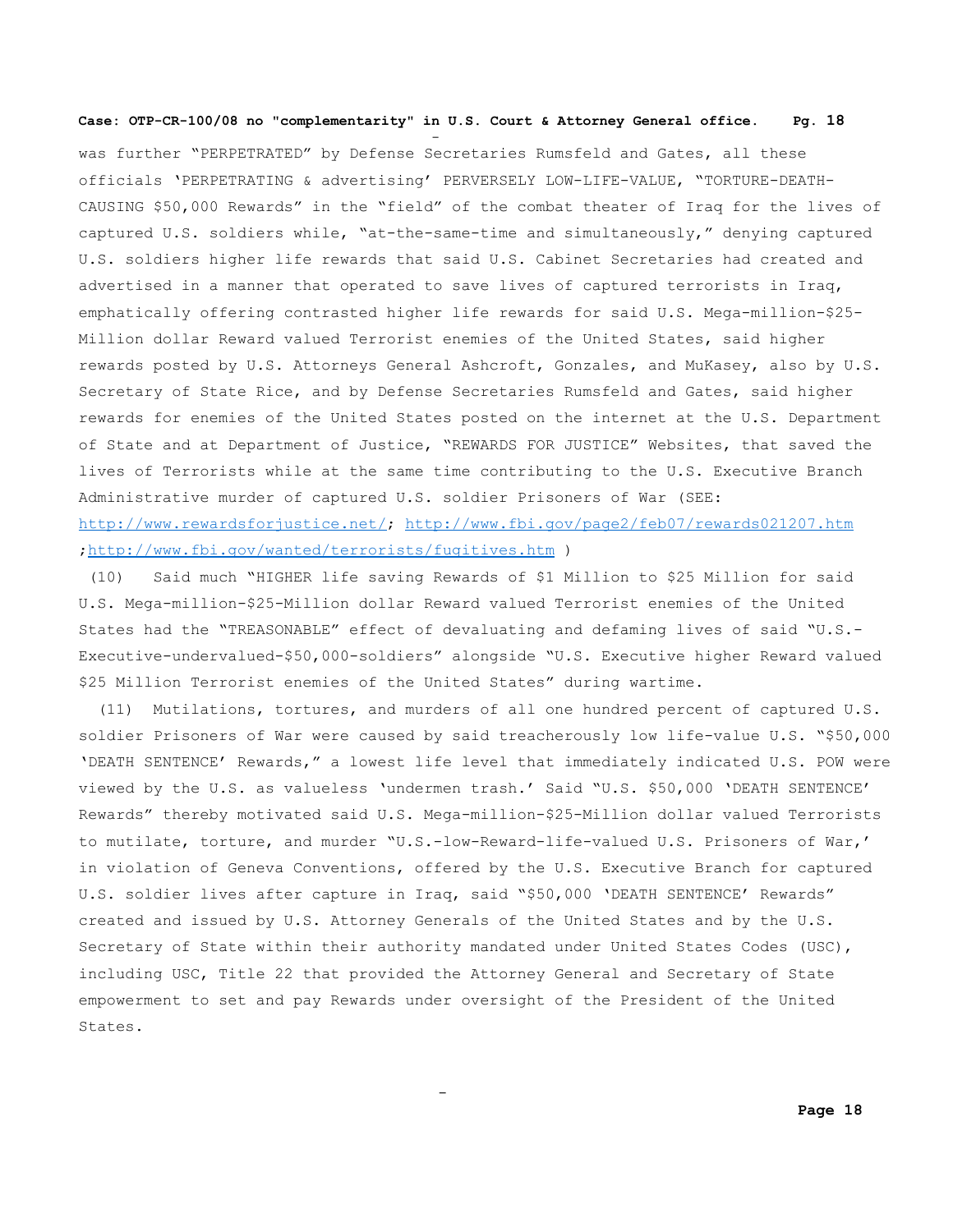and the state of the state of the state of the state of the state of the state of the state of the state of th

and the state of the state of the state of the state of the state of the state of the state of the state of th

(12) Thus, the "\$50,000 Death Sentence Reward" life-worthlessness that targeted captured U.S. soldier Prisoners of War provably motivated al Shura and al Qaida terrorists to mutilate, torture, and murder terrorist-captured U.S. soldiers -- (1) Private Kristian Vasquez Menchaca & (2) PFC Thomas Tucker; (3) PFC Joseph Anziak; (4) Sgt Keith "Matt" Maupin; (5) PFC Byron Fouty; and (6) Spc Alex Jimenez -- to make mutilated, tortured, and murdered examples of them in violation of Geneva conventions. The U.S. Executive Branch government was well informed that the low dollar amount of said "U.S. \$50,000 Death Sentence Rewards" would indicate that captured U.S. soldier Prisoners of War had virtually no Reward life value. The high mega-million to \$25 million dollar Reward life values set by the U.S. government on the lives of at-large and captured terrorists contrasted even more with said "U.S. \$50,000 Death Sentence Rewards" and even more guilefully indicated that the U.S. Executive Branch considered its troops as so extensively worthless that they were monetarily worth 500 times less than the terrorist enemies of the United States. Thus, the dollar amount of said "U.S. \$50,000 Death Sentence Rewards" indicated "indifference" and indicated an attitude of disdain in what amounted to worthless Reward life value for captured U.S. soldier Prisoners of War. This point was well understood by insurgent Terrorists in the Iraq War Theater who are part of a Moslem culture that recognizes a monetary value of human life and recognizes that human life value can be set higher or lower with so-called "Blood Money" indicating life value. "Blood Money" indicating life value is an acceptable part of Moslem culture to Moslems.

 (13) Thus, the "lowest-\$50,000-dollar-life-value" U.S. soldier POW captured in Iraq by Terrorists was more likely to be tortured to death and murdered by his captors than a captive worth \$25 Million dollars. The \$50,000 versus \$25 Million dollar amounts are simple math amounts understood by the U.S. Executive Branch Defendant Gonzales and his Executive Branch "Interested Party" co-conspirators as indicating life-worth in the Moslem culture of Iraq. Defendant Gonzales and his Executive Branch "Interested Party" co-conspirators understood that "lowest-\$50,000-dollar-life-value" captured U.S. soldier POW would be more likely to be tortured and murdered at a "lowest-\$50,000 dollar-life-value."

(14) Torture and death is exactly the fate that the U.S. Executive Branch, Ashcroft, Gonzales, Rice, Rumsfeld, Gates, and MuKasey were well informed that awaited captured U.S. soldiers targeted with said & 50,000 'Death Sentences' emanating from their U.S. Executive Branch "Culture of Torture" in violation of the Geneva Conventions.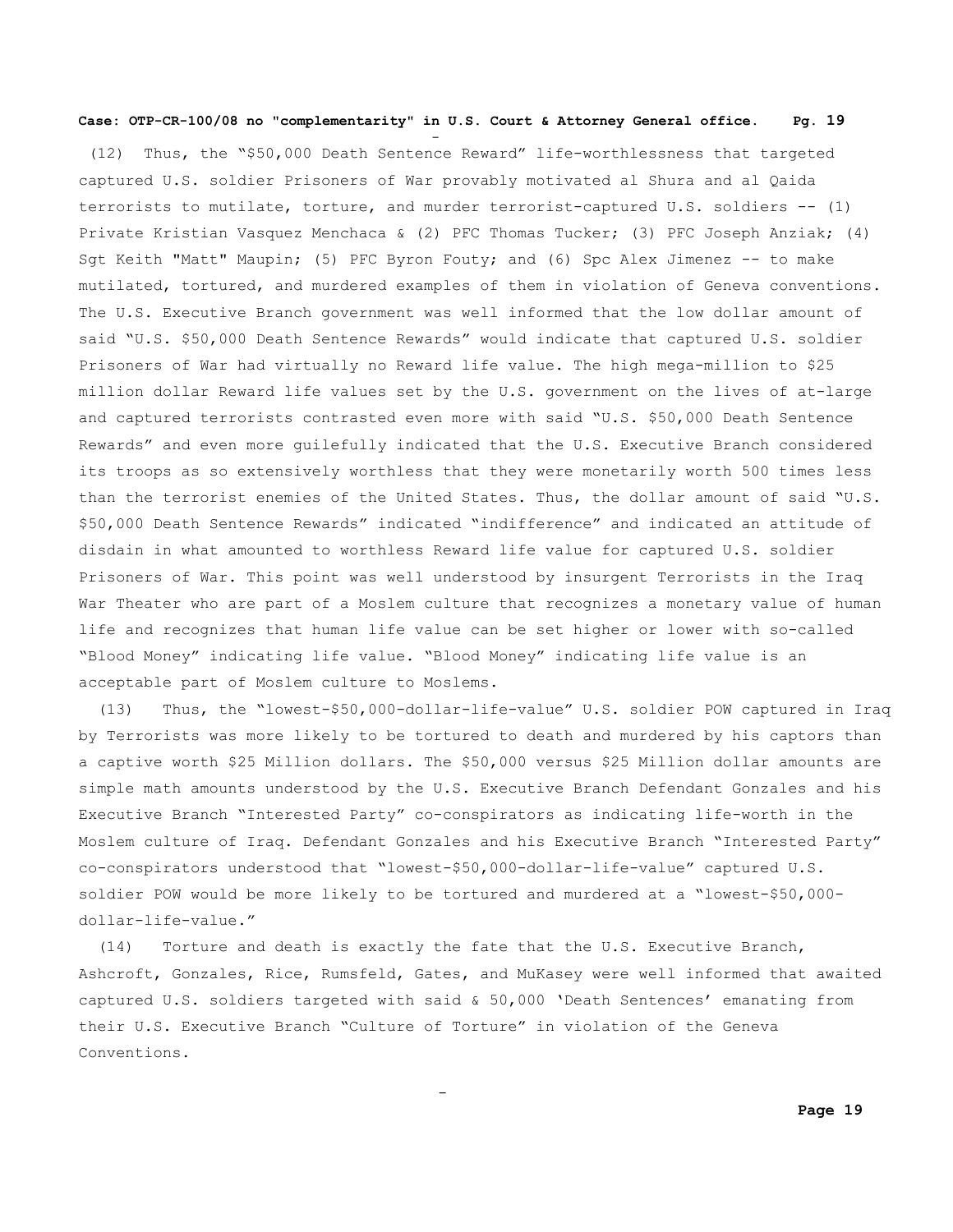and the state of the state of the state of the state of the state of the state of the state of the state of th

 (15) U.S. Executive Branch Defendant Gonzales and Interested Parties Rice and Rumsfeld, well informed of the history of Moslem Jihadist "mutilation, torture, and murder" culture, offered the lowest "\$50,000 'DEATH SENTENCE' REWARDS" that "deliberately manipulated, slandered, and defamed Pfc. Kristian Vasquez Menchaca and Pfc Thomas Tucker to the 'lowest' of REWARD LIFE VALUES" offered by the United States in Iraq and amounted to "\$50,000 'DEATH SENTENCE' REWARDS." Said "deliberately manipulated, life-value slanders, and life-value defamations resulting in "mutilation, torture, and murder" are "prohibited" as War Crime acts under the Geneva Conventions (III) of 1949 and Geneva Protocols of 1977.

Said "deliberately manipulated, life-value slanders, and life-value defamations amounting to "\$50,000 'DEATH SENTENCES'" are also prohibited by the Geneva Conventions. Yet, the U.S. Executive Branch relentlessly and treasonably brought all said Geneva Convention prohibited offenses in "\$50,000 'DEATH SENTENCE' REWARD manipulations against captured U.S. soldier Prisoners of War in Iraq with such repetitive intensity that all one hundred percent of captured U.S. soldier Prisoners of War in Iraq were tortured to death and murdered by Terrorists in violation of the Geneva Conventions.

 (16) Hence, the U.S. White House, in "bad faith" violation of said Geneva Convention "prohibited acts" and in "bad faith" violation of U.S. Title 18 Crime laws was administratively encouraging and motivating the "mutilation, torture, and murder" of "captured U.S. Soldier Prisoners of War" after laying down their arms. Thus, U.S. White House administratively manipulated murder of captured U.S. troops was in violation of the Geneva Conventions by proclaiming said "\$50,000 'DEATH SENTENCE' REWARDS," which profoundly and Treasonably did contrast with the mega-million to \$25 million-dollar life-saving Rewards the U.S. White House offered alongside for Terrorist Life Values, saving Terrorist lives and far above "\$50,000 'DEATH SENTENCE' REWARDS" assigned to captured U.S. soldiers. SEE: "REWARDS FOR JUSTICE" http://www.rewardsforjustice.net/ ; http://www.fbi.gov/page2/feb07/rewards021207.htm

; http://www.fbi.gov/wanted/terrorists/fugitives.htm .

and the state of the state of the state of the state of the state of the state of the state of the state of th

 (17) In essence, Defendant Gonzales had blurred and blended the meanings of "Rewards" and "Ransoms" to make it appear as if the U.S. government "does not deal with terrorists" by Gonzales limiting the "\$50,000 'DEATH SENTENCE' REWARDS" assigned solely to captured U.S. soldiers, when, in fact, the paying of Rewards to "Third Party nonterrorist 'Informants' is not the same as paying Ransoms directly into the hands of Terrorist Captors of U.S. citizen-soldiers.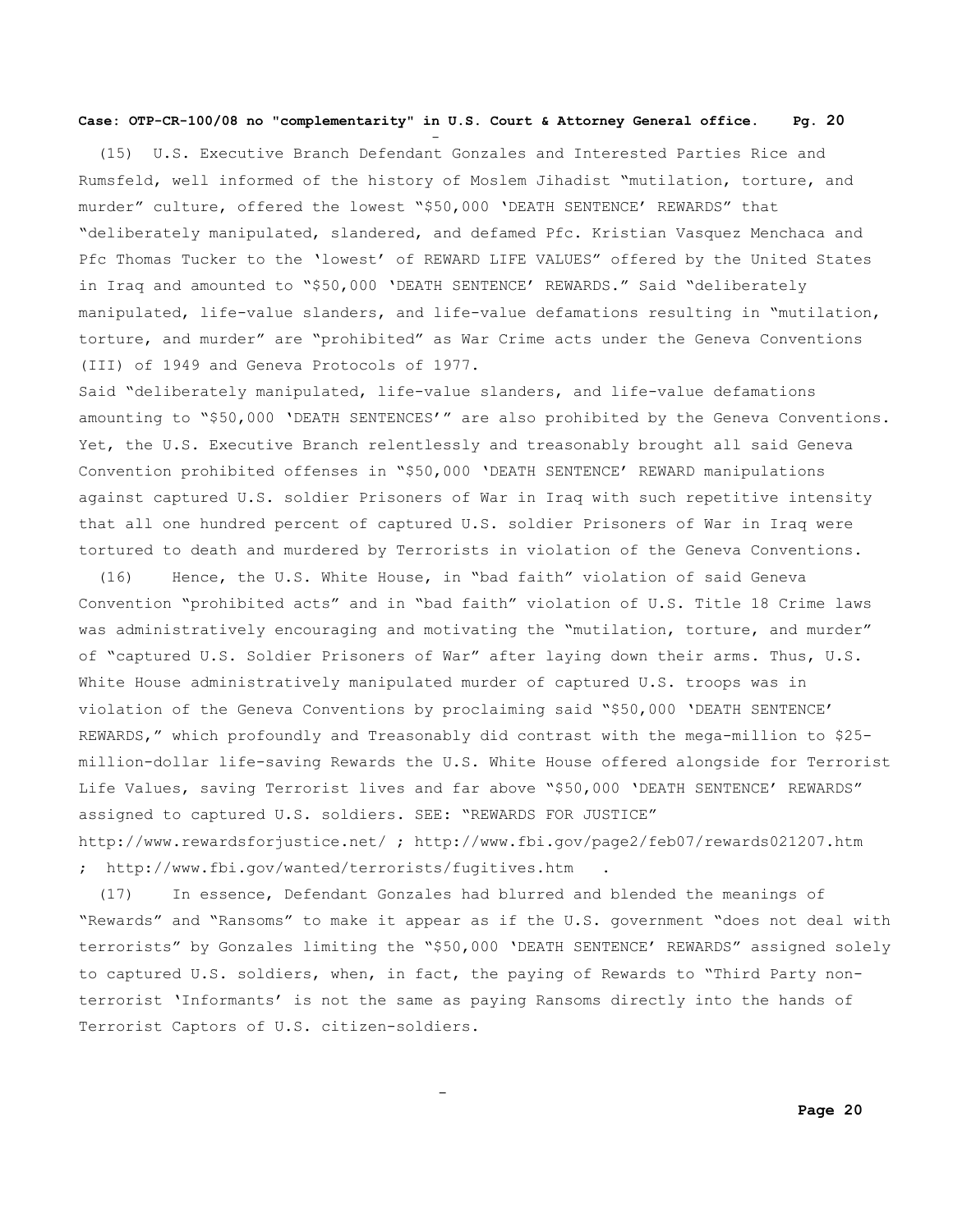and the state of the state of the state of the state of the state of the state of the state of the state of th

 (18) The U.S. White House could have offered \$25 Million Rewards for captured U.S. Soldiers and at the same time maintained a "ZERO-RANSOM" policy and also could have maintained a "WE-DON'T-DEAL-WITH-TERRORISTS" policy without violating its principle of refusing to deal with Terrorists due to the fact that Rewards are typically paid to "Third Party non-terrorist 'Informants'" and are NOT PAID, like Ransoms, into the hands of Terrorist Captors. *Thus, there is a profound difference between a "\$25 Million Dollar 'Reward'" and "\$25 Million Dollar 'Ransom.'"* Defendant Gonzales and the U.S. Executive Branch "Interested Parties" were well informed of this difference.

 (19) In fact, the U.S. Executive Branch was offering and paying large Mega-Million dollar REWARDS for Terrorists during the course of the Iraq War without terming their Reward offers for Terrorists as "RANSOM." Yet, Gonzales and said U.S. Executive Branch "Interested Parties deliberately perpetrated "\$50,000 'DEATH SENTENCE' REWARDS" assigned solely to captured U.S. soldiers to illustrate that the U.S. does not deal with Terrorists when in fact "Rewards" are not "Ransoms"; and, Rewards are not paid into the hands of Terrorist captors. Gonzales and Rice slandered and defamed the reward life values of U.S. Soldiers after capture in violation of the Geneva conventions by presenting U.S. soldiers as virtual "\$50,000 theatrical foils assigned "\$50,000 'DEATH SENTENCE' REWARDS" assigned solely to captured U.S. soldiers to illustrate the White House motto that *"We do not deal with Terrorists."* Yet, "Reward" offers are made and paid to non-terrorist third-party informants and are not paid as "RANSOMS" into the hands of terrorists.

(20) While there is no sanction against large or small rewards citing different dollar amounts in the Geneva Conventions. It is the deliberated U.S. "manipulation" of large \$25 Million dollar Rewards enhancing the "Reward life value" of terrorists and the manipulation of small and perverse \$50,000 reward amounts for captured U.S. soldiers that, by contrast, defamed the "Reward life value" of captured U.S. soldiers while U.S. Executive Branch, through U.S. News Media and world news media – CBS, NBC, CNN, ABC, BBC, al Jazeera -- did broadcast low "\$50,000 Reward life values" for recovery of U.S. soldiers that manipulatively caused torture-deaths and murders of virtually "all one-hundred-per-cent" of captured U.S. soldiers in Iraq. Yet, at the same time, all one hundred percent of Terrorists captured in Iraq did were not tortured or murdered after capture due to the fact that the U.S. had protected them with mega Million dollar to \$25 million dollar Reward values advertised on behalf of terrorist enemies of the United States while denying captured U.S. soldiers the same and equal

and the state of the state of the state of the state of the state of the state of the state of the state of th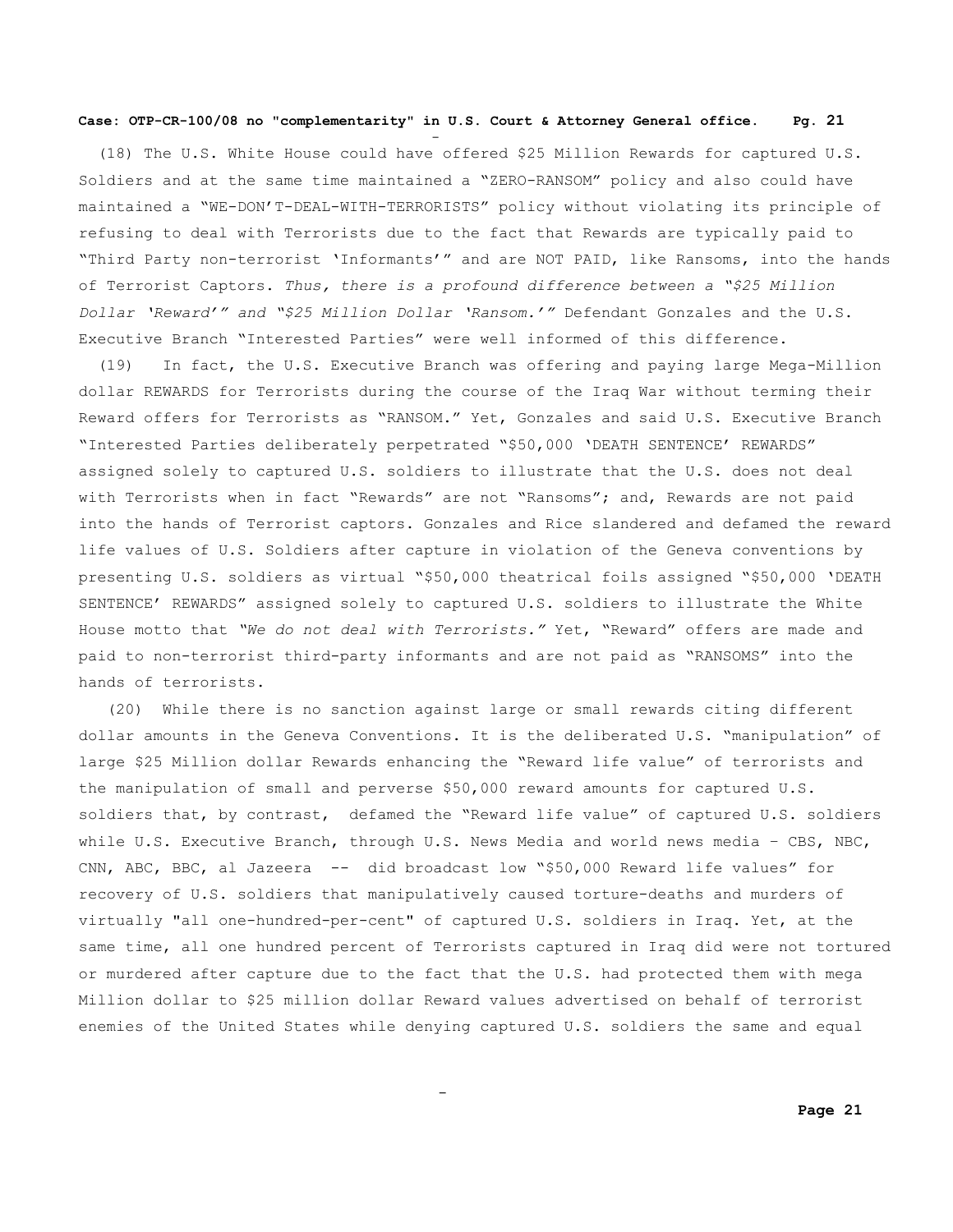and the state of the state of the state of the state of the state of the state of the state of the state of th

and the state of the state of the state of the state of the state of the state of the state of the state of th

mega Million dollar rewards, said mega Million dollar Reward denial a violation of equal protection mandated by the U.S. Constitution Fourteenth Amendment.

 (21) Said U.S. Executive Branch Mega Million dollar Rewards saving the lives of Terrorist enemies of the United States while said "\$50,000 'DEATH SENTENCE' REWARDS" assigned solely to captured U.S. soldiers acted as catalyst 'Death Sentences' against captured U.S. soldier Prisoners Of War produced a condition of prosecutable Treason Crime violations of United States Crime codes and Geneva Convention War Crime violations that are presentable to United States Grand Juries and are presentable to the UN International Court Prosecutor for indictment and prosecution purposes.

(22) Furthermore, said low "Reward life values" that manipulatively caused torturedeaths of captured U.S. soldier Prisoners of War unmistakably signal "Bad Faith" wrongdoing in violation of the Geneva Conventions by U.S. Executive "Reward life value manipulators" -- Ashcroft, Gonzales and Rice -- whose "\$50,000 Reward life value" wrongdoing motivated terrorists, as virtual Reward surrogates of Ashcroft, Gonzales and Rice, to mutilate, torture, and murder captured U.S. soldiers in violation of Geneva Convention III of 1949 and Geneva Convention Protocols of 1977.

(23) This on-going U.S. Administrative murder condition of captured U.S. soldier Prisoners of War explains Vasquez-Menchaca family responsive attempts to broadcast offers (1) of \$25 Million "equalizing" Reward money to be paid from proceeds of their U.S. Lawsuit Case # H-08-60 on behalf of captured U.S. Soldier Prisoners Of War, PFC Byron Fouty and Spc Alex Jimenez, and explains (2) the rationale to advertise that Reward money could be paid from voluntary Reward donations of the American public and U.S. corporations to a Court established Reward fund for captured U.S. soldier Prisoners of War who are White-House-denied higher reward life values equal to terrorists.

(24) Plaintiff Kenneth MacKenzie of U.S. Court Case #H-08-06 regarding this has also filed a "\$50,000 Reward" War-Crime complaint against U.S. Atty Gnl. Gonzales & Secty. C. Rice at the Prosecutor's Office, U.N. International Criminal Court (ICC), The Hague, Case Reference# OTP-CR-100/08 describing said U.S. Officials' most wrongfully offered "U.S. \$50,000 'DEATH Sentence' Rewards" that the U.S. Executive Branch administratively advertised, which motivated Terrorists to violate Geneva Conventions and said "\$50,000 'DEATH SENTENCE' REWARDS" assigned solely to captured U.S. soldiers thereby caused torture deaths of: (1) PFC Kristian Vasquez Menchaca & (2) PFC Thomas Tucker; (3)Sgt Keith "Matt" Maupin; (4)PFC Joseph Anziak; (5) PFC Byron Fouty; (6) Spec. Alex Jimenez. Said U.S. Executive Branch "\$50,000 'DEATH SENTENCE' REWARDS"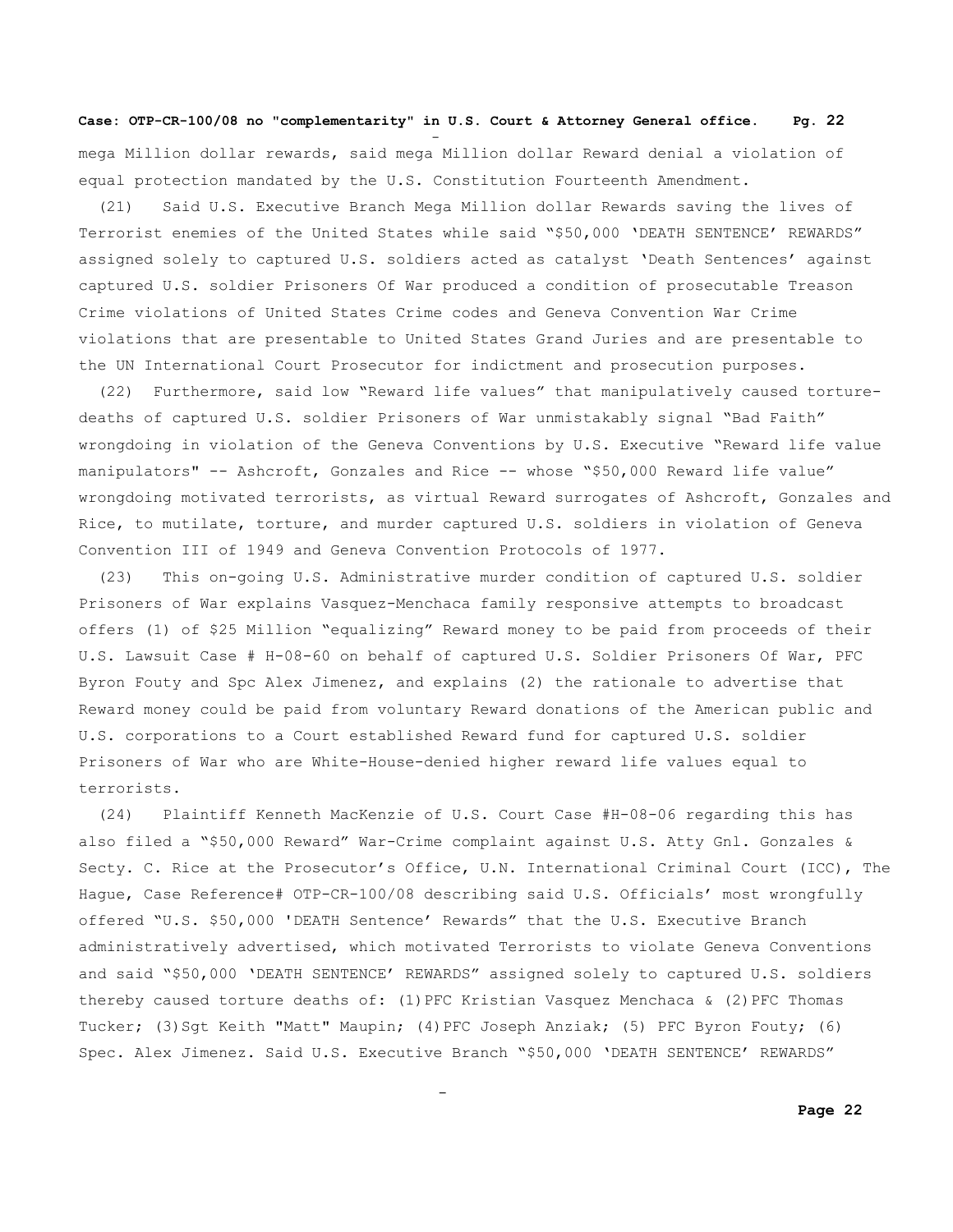and the state of the state of the state of the state of the state of the state of the state of the state of th

and the state of the state of the state of the state of the state of the state of the state of the state of th

assigned solely to captured U.S. soldiers were manipulated after U.S. soldiers had laid down their arms and were captured U.S. Prisoners of War not involved in Combat operations.

 (25) Hence the "Crime Tort issues" of this complaint H-08-60 go far beyond Plaintiffs' pleadings for damages to be paid to the Vasquez family; and, no \$450 Court filing fee should be charged to the Plaintiffs. Moreover, three of the Plaintiffs are unemployed and unable to afford to pay the \$450 filing fee that U.S. District Judge Gray Miller wrongfully stresses as more important than the lives of captured U.S. soldier Prisoners of War -- (4) Sgt Keith "Matt" Maupin; (5) PFC Byron Fouty; and (6) Spc Alex Jimenez -- who were listed as "Missing In Action" by the U.S. Army when Plaintiffs filed this matter on 22 Feb 2008; and, Judge Miller assigned himself jurisdiction of it, though, President Bush was listed as an Interested Party who could likely be named as Defendant by the court; and, Bush had previously appointed Judge Gray Miller as U.S. District Court Judge.

 (26) All said captured U.S. soldier Prisoners of War -- Sgt Keith "Matt" Maupin, PFC Byron Fouty, and Spc Alex Jimenez -- who were listed as "Missing In Action," presumed "alive" by the U.S. Army, when Plaintiffs filed this matter on 22 Feb 2008, were subsequently found murdered in Iraq while Judge Miller delayed this U.S. District Court Case from being heard and going forward on the "Life and Death" Reward issues.

 (27) The remains of Sgt Keith "Matt" Maupin were found 30 March 2008. The remains of PFC Byron Fouty, and Spc Alex Jimenez were recently found 10 July 2008. If Maupin, Fouty, and Jimenez were murdered after Judge Gray Miller had an opportunity to commence court action on 22 Feb 2008 that might have equalized, balanced, and changed the murderous life destroying course of said U.S. proclaimed "\$50,000 'DEATH SENTENCE' REWARDS" assigned solely to captured U.S. soldiers then it would be fair to allege and say that Judge Gray Miller ignored the "U.S. \$50,000 'DEATH Sentence' Reward" plight of Sgt Keith "Matt" Maupin, PFC Byron Fouty, and Spc Alex Jimenez by treating their "Prisoner of War" condition as less important than the U.S. Court \$450 filing fee; and, therefore, Miller made his wrongful contribution to their murders in violation of the Geneva Conventions. It would also be fair to say that Judge Miller appears to be unbalanced in view of his "\$450- filing-fee" reaction to the publicly known *"Res IPs Loquitor" truths* described by the public news broadcast media as set forth in U.S. District Court Case H-08-60. These conditions understood together with Miller obviously ignoring President George Bush's name (Bush appointed Miller as U.S. District Judge) listed as an "Interested Party" in Plaintiffs' caption on Case H-08-60, before Miller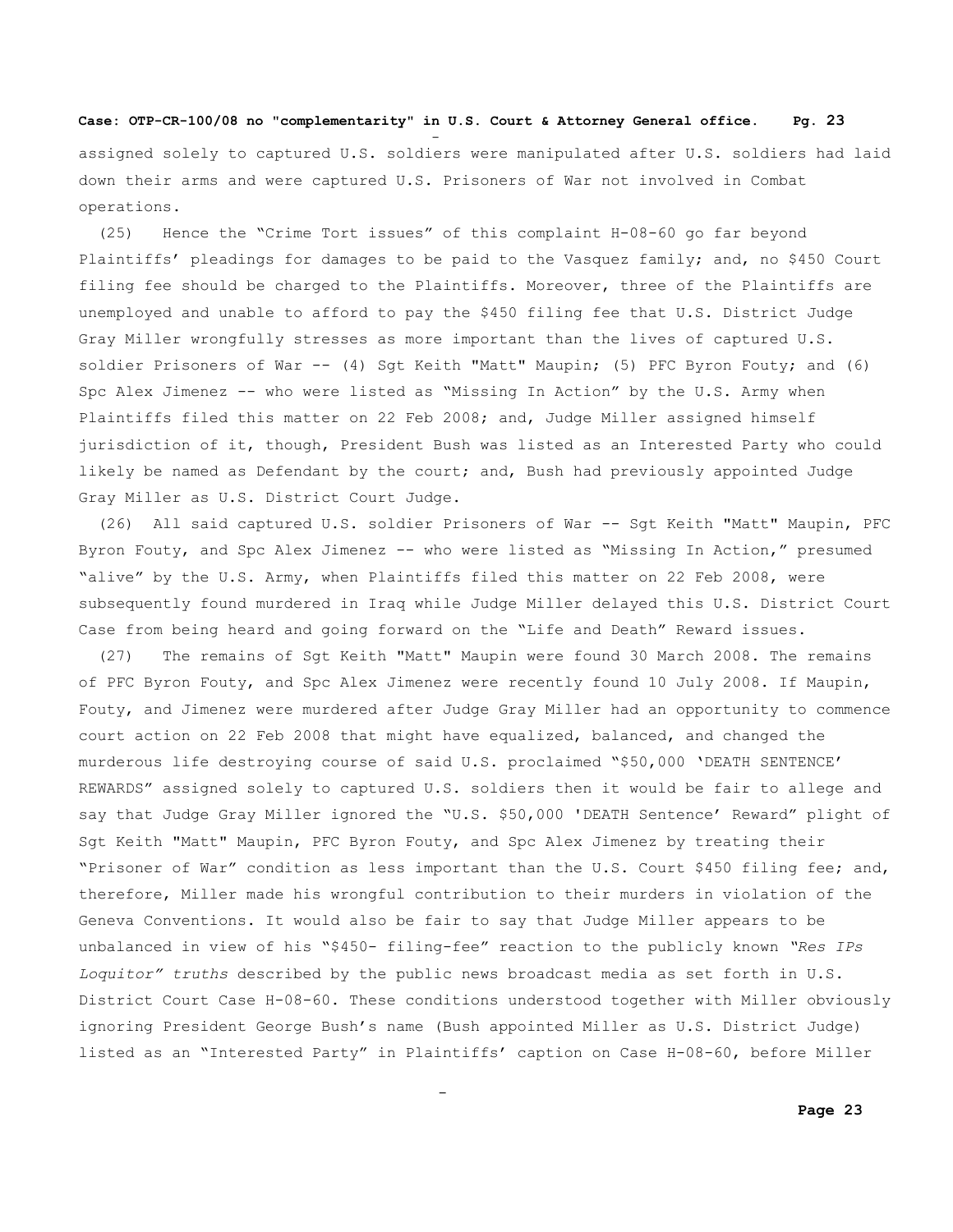and the state of the state of the state of the state of the state of the state of the state of the state of th

and the state of the state of the state of the state of the state of the state of the state of the state of th

decided to deny Plaintiff MacKenzie's "APPLICATION TO PROCEED WITHOUT PREPAYMENT OF FEE (Forma Pauperis)," indicates Miller's unbalanced assessment that his dismissal would somehow prevent the Geneva Convention war crime disrepute and disgrace that President G.W. Bush might face should Case H-08-60 be tried before a civil trial jury and Bush eventually be listed as a Defendant. Miller behaved wrongfully in not recusing himself before issuing his decision to deny. Miller, by not recusing himself, then taking jusrisdiction, acted outside his ministerial and discretionary scope and issued his "Denial" in his Private Person 'Persona.'

(29) Worse, Miller behaved questionably by not recusing himself and then acting in the same manner as the U.S. Executive Branch in ignoring the "U.S. \$50,000 'DEATH Sentence' Reward" hanging over the lives of Sgt Keith "Matt" Maupin, PFC Byron Fouty, and Spc Alex Jimenez held captives by Terrorists in Iraq, redundantly described in Case H-08-60, submitted to the U.S. District Court in Houston as an "Urgent Emergency Petition."

(30) As a Bush appointee, in conflict of interest, who would not recuse himself, Miller's obvious intention of considering his mentor's (Bush's) reputation as more important than the lives of Sgt Keith "Matt" Maupin, PFC Byron Fouty, and Spc Alex Jimenez held captives by Terrorists in Iraq and thereby dismissing Plaintiff MacKenzie's "APPLICATION TO PROCEED WITHOUT PREPAYMENT OF FEE (Forma Pauperis)," outside his ministerial and discretionary scope acting in his Private Person 'Persona,' indicates that Miller is unbalanced and therefore unfit to consider U.S. Court cases that address "Life and Death" issues.

 (31) The autopsies of Sgt Keith "Matt" Maupin, PFC Byron Fouty, and Spc Alex Jimenez are not the only consideration in all the information that indicates Miller delayed Case H-08-60 while terrorists put U.S. Prisoners Of War to death in Iraq. The truth is that Miller did not even address the "Life and Death" issues of Sgt Keith "Matt" Maupin, PFC Byron Fouty, and Spc Alex Jimenez while Miller was pretentiously placing the trivial non life and death \$450 court filing fee at a higher level of consideration, well informed that his delay of Case H-08-60 could contribute to the likelihood that terrorist captors would torture to death Sgt Keith "Matt" Maupin, PFC Byron Fouty, and Spc Alex Jimenez.

 (32) As a Bush appointee, in conflict of interest, who would not recuse himself, Miller marked himself when he considered a \$450 court filing fee as more important than the lives of three U.S. soldier Prisoners of War in Iraq, when he could have waived the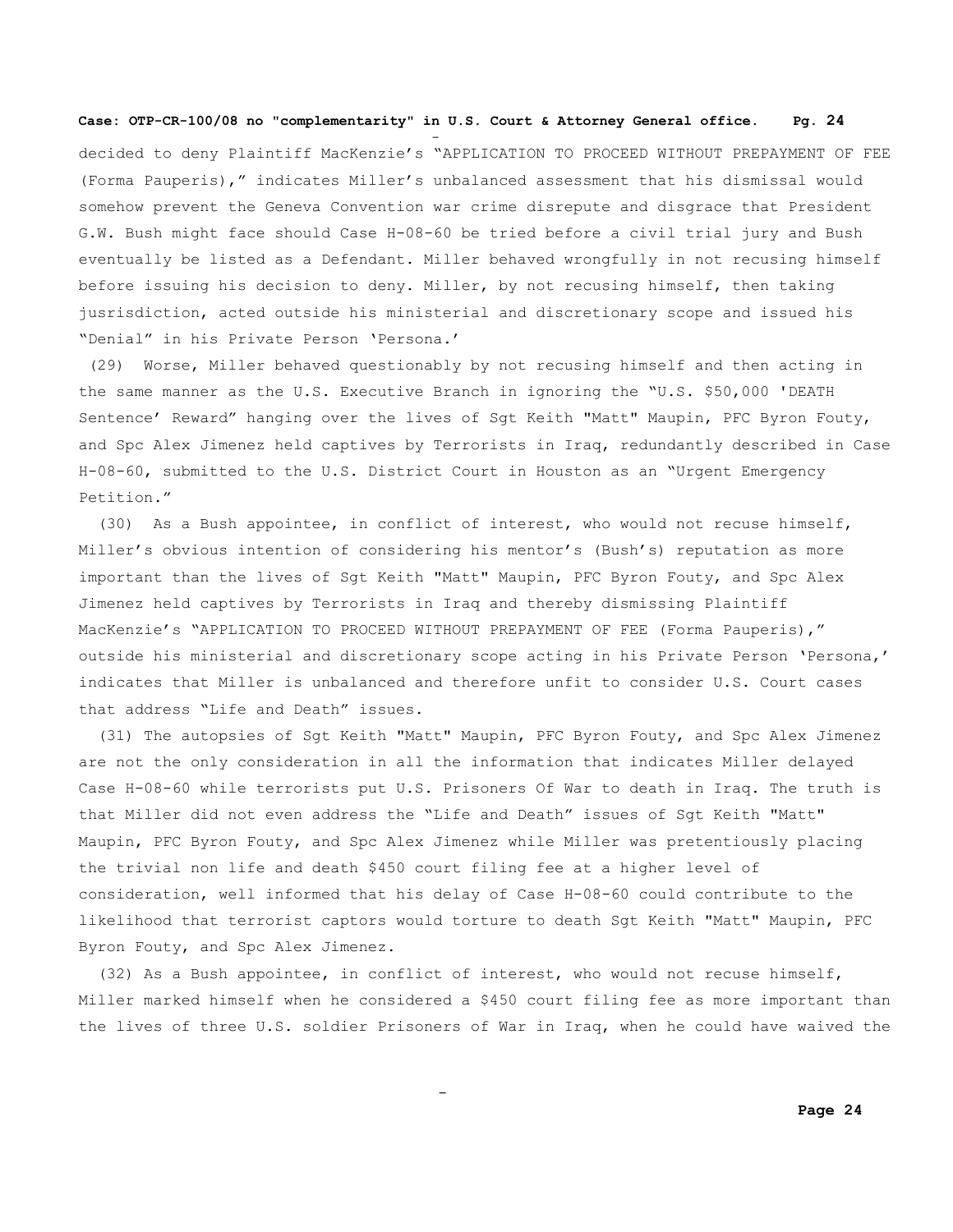and the state of the state of the state of the state of the state of the state of the state of the state of th filing fee as interfering with rapid and urgent progress in Case H-08-60 filed as an effort to save three human lives in imminent danger of torture death.

 (33) As a Bush appointee, in conflict of interest, who would not recuse himself, Miller's unbalanced trivialization of the lives of Sgt Keith "Matt" Maupin, PFC Byron Fouty, and Spc Alex Jimenez as subordinate to the \$450 U.S. Court filing fee that Miller refused to waive, while their lives held by Terrorist Captors hung in the balance, indicates that Miller placed the lives these three U.S. soldier Prisoners of War in Iraq at a lower value and subordinate to said U.S. Court filing fee of \$450, which, from the evidence of Miller's Forma Pauperis denial, indicates said \$450 U.S. Court filing fee was enormously more important to Miller than the lives of captured U.S. soldier Prisoners Of War. As a Bush appointee, in conflict of interest, who would not recuse himself, Miller's consideration that said \$450 U.S. Court filing fee was enormously more important to Miller than the lives of captured U.S. soldier Prisoners Of War is an issue that should be considered at length. Obviously, actions that indicate a \$450 U.S. Court filing fee is more important than the lives of captured U.S. soldier Prisoners Of War should questioned to understand why a \$450 U.S. Court filing fee is more important than the lives of captured U.S. soldier Prisoners Of War; and, support for such a rationale should be provided in detail to determine if the \$450 U.S. Court filing fee rationale is ethically reasonable or is corrupt. Miller's execrable decision regarding said \$450 U.S. Court filing fee says much about Miller and his sense of moral and ethical balance between the \$450 U.S. Court filing fee and how Miller weighed the \$450 U.S. Court filing fee against the lives of said captured U.S. soldier Prisoners Of War who would have had a more equal chance to survive their captivity in Terrorist hands if U.S. Fourteenth Amendment "EQUAL" Rewards had been offered to third party informants who could have pointed out captured U.S. soldier Prisoner Of War prison locations to U.S. military forces for rescue purposes.

 (34) As a Bush appointee, in conflict of interest, who would not recuse himself, Miller apparently considered his denial of Plaintiff Mackenzie's *Application To Proceed Without Prepayment Of Fee* -- \$450 -- as more important than the lives of captured U.S. soldier Prisoners of War in Iraq with "\$50,000 'DEATH SENTENCE' REWARDS" assigned solely to captured U.S. soldiers. His \$450 denial indicates that Miller considers captured U.S. soldier Prisoners of War in Iraq are less important than a \$450 U.S. Court filing fee as established by Miller's behavior *"OF RECORD"* in consideration of the most important life and death issues in this matter. His denial indicates that Miller considers captured U.S. soldier Prisoners of War in Iraq targeted with "\$50,000

and the state of the state of the state of the state of the state of the state of the state of the state of th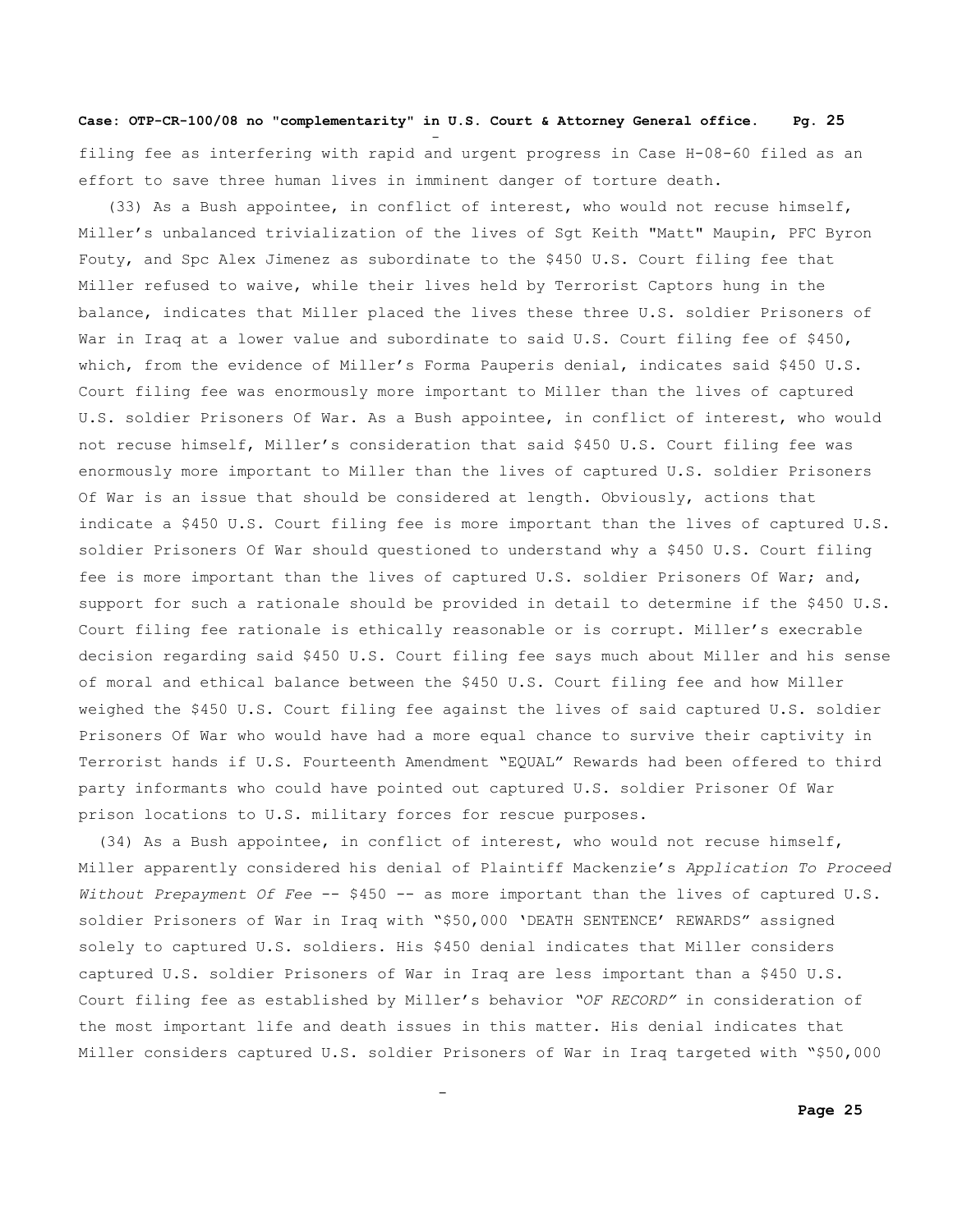and the state of the state of the state of the state of the state of the state of the state of the state of th

and the state of the state of the state of the state of the state of the state of the state of the state of th

'DEATH SENTENCE' REWARDS" assigned solely to captured U.S. soldiers are less important than equal U.S. Fourteenth Amendment Rewards for captured U.S. soldier Prisoners of War in Iraq and that the \$450 U.S. Court filing fee is the most important consideration, the \$450 U.S. Court filing fee more important even beyond the life and death considerations of captured U.S. soldier Prisoners Of War facing eminent death at the hands of Terrorists.

 (35) That Miller defines himself as a "\$450 U.S. Court filing fee Judge," said \$450 U.S. Court filing fee apparently even more important to Miller beyond the life and death considerations of captured U.S. soldier Prisoners Of War facing eminent death at the hands of Terrorists is an issue that should be exhaustively examined in the U.S. Court of Appeals.

(36) The Executive Branch maintains an unconstitutional \$50,000 Reward Death Sentence Machinery that operates to motivate terrorists to mutilate, torture, and murder captured U.S. soldier Prisoners Of War as said unconstitutional \$50,000 Reward Death Sentence Machinery is homicidally unequal to the life saving U.S. \$25 Million dollar rewards offered for Terrorists.

 (37) Anytime when U.S. government officials offer more and 500 times higher life saving rewards that save the lives of enemies of the United States during war time while denying its own terrorist-captured U.S. soldier Prisoners Of War the same life saving U.S. \$25 Million dollar rewards offered for Terrorists while enforcing an unconstitutional \$50,000 Reward Death Sentence against captured U.S. soldier Prisoners Of War until they are mutilated, tortured, and murdered, then said U.S. government officials have committed Acts of "Reward Treasons" against the Citizen soldiers of the U.S. military in violation of Title 18 U.S. Treason law.

" USC Title 18, Section 2381 – Treason: Whoever, owing allegiance to the United States, levies war against them or adheres to their enemies, giving them aid and comfort within the United States or elsewhere, is guilty of treason and shall suffer death, or shall be imprisoned not less than five years and fined under this title but not less than \$10,000; and shall be incapable of holding any office under the United States."

(38) These several conditions and situations clearly reveal that for the purpose of proving to Terrorists and the world, the U.S. Executive Branch was offering \$50,000 Rewards for its captured U.S. soldier Prisoners Of War who were displayed, paraded, and exhibited via U.S. News Media Broadcasts, as deliberately and obviously assigned a low life value to indicate that their "Reward life value" *and* that their "RANSOM" life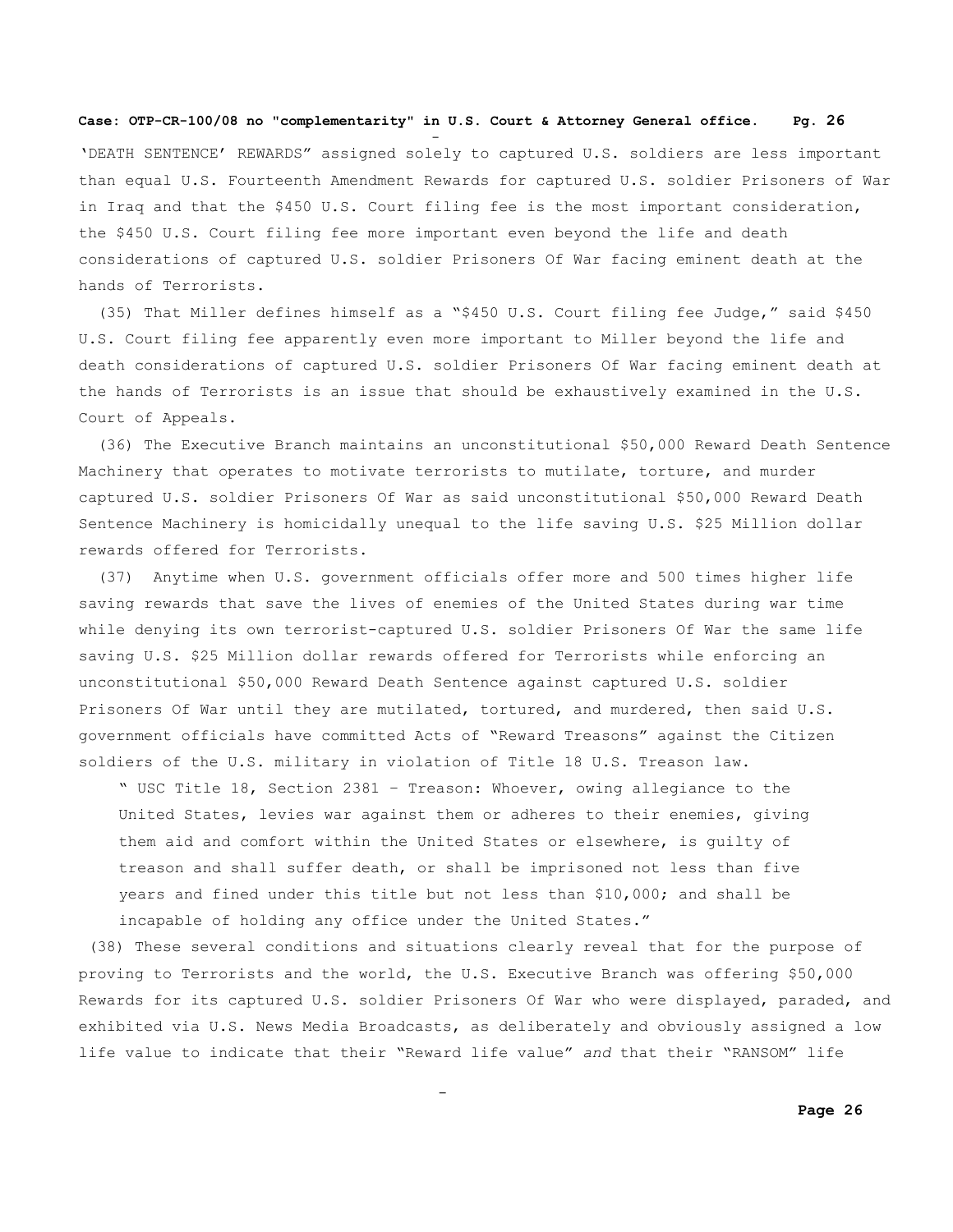and the state of the state of the state of the state of the state of the state of the state of the state of th

and the state of the state of the state of the state of the state of the state of the state of the state of th

value would not be increased above \$50,000 to illustrate that *"the U.S. does not deal with Terrorists."* Hence, the U.S. Reward system was deliberately and administratively manipulated by the U.S. Executive Branch to illustrate \$50,000 captured U.S. soldier Prisoners Of War for political purposes; and, the U.S. Executive Branch was deliberately and administratively inflicting what it was informed were \$50,000 death sentence Rewards against captured U.S. soldier Prisoners Of War, death sentences that would be eventually inflicted by what amounted to Terrorists acting as executioners who had higher mega Million dollar Reward life values assigned to their lives by the U.S. Executive Branch while said mega Million dollar Terrorist executioner/surrogates mutilated, tortured, and murdered captured U.S. soldier Prisoners Of War valued with \$50,000 Reward Death Sentences.

(39) Attorney general Michael Mukaysey and Judge Miller have had sufficient information of Case H-08-60 in their possession to indicate that Defendant Gonzales and several other Interested Parties of the U.S. Executive Branch have perpetrated Misprision of Treason or conspired to aid and abet Misprision of Treason. Yet, neither of them have acted.

 (40) Therefore, Plaintiff MacKenzie will file a motion seeking that Miller recuse himself from this case H-08-60.

In support of this application, I answer the following questions under penalty of perjury:

: : : : : : : : : : : : : : : : : : : : : : : : : : : : : : : : : : : : Continuation sheet: Continuation sheet: Continuation sheet: Continuation sheet:

 This herein submitted litigation contains allegations of Geneva Convention War Crime allegations and related U.S. federal and state crime violations linked to RICO Act and Terrorism crime predicates of the RICO Act, and relating to violations against U.S. Military personnel serving in Iraq that should be of national defense interest to the United States and the fifty state governments providing National Guard Troops who, not forewarned at enlistment of the U.S. Executive Branch Reward Treason and Reward violations of said Geneva Conventions, face the potential of said treacherous "U.S. \$50,000 Death Sentence Rewards" should they become captured U.S. soldier Prisoners Of War in Iraq and Afghanistan.

 There are no references mentioned by the court to so-called "government interest" matters in this Court's "APPLICATION TO PROCEED WITHOUT PREPAYMENT OF FEE" document, wherein the U.S. Attorney and states Attorneys might reasonably be interested to